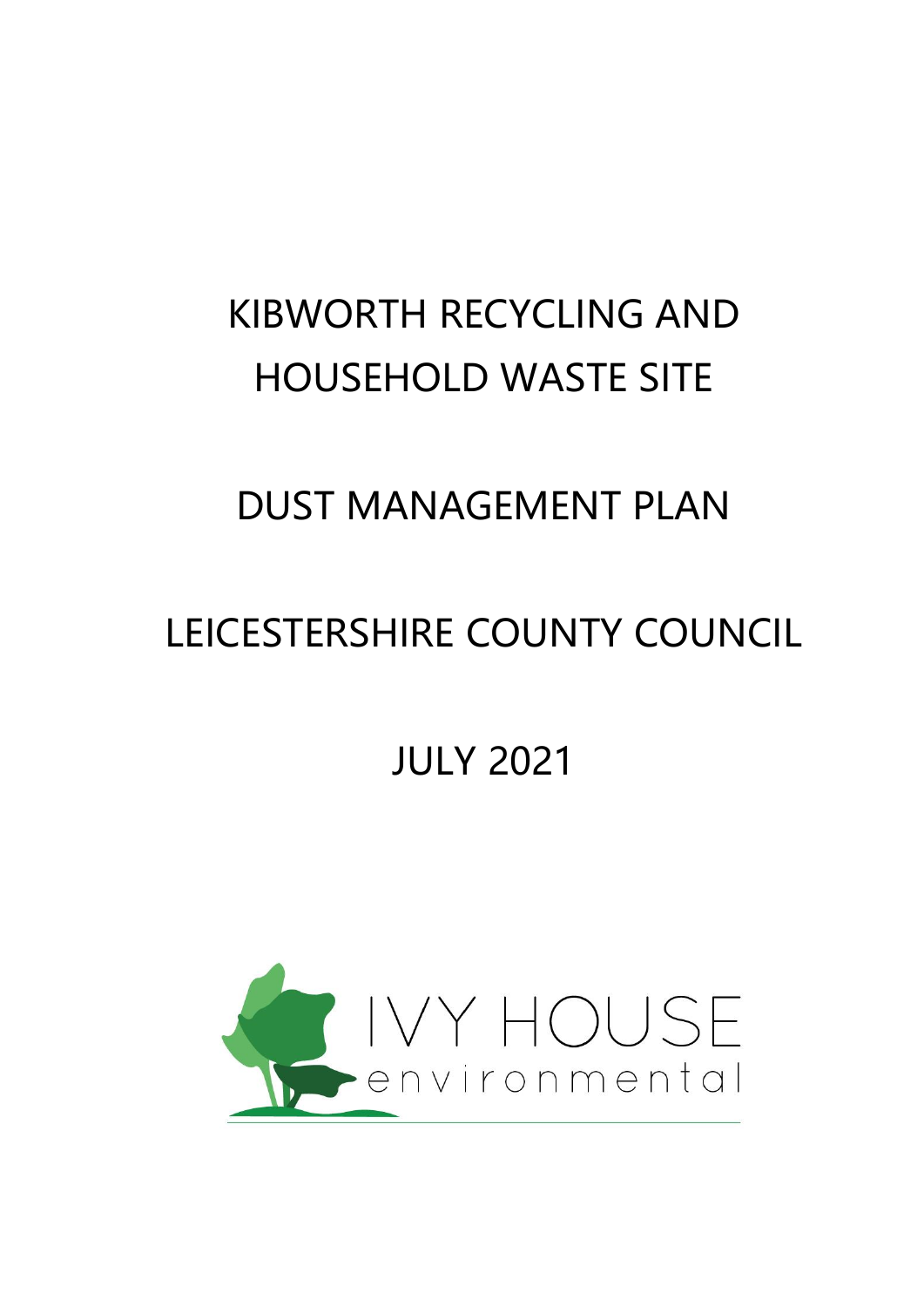| <b>SUMMARY TABLE</b>         |                                                                       |  |  |  |
|------------------------------|-----------------------------------------------------------------------|--|--|--|
| SITE:                        | Kibworth Recycling and Household Waste Site - Dust<br>Management Plan |  |  |  |
| <b>SITE ADDRESS:</b>         | Harborough Road, Kibworth, Leicestershire, LE8 0EX                    |  |  |  |
| <b>CLIENT:</b>               | Leicestershire County Council                                         |  |  |  |
| DATE:                        | <b>July 2021</b>                                                      |  |  |  |
| <b>REFERENCE</b>             | IV.342.19                                                             |  |  |  |
| <b>DEVELOPMENT PROPOSAL:</b> | Operation of a Recycling and Household Waste Facility                 |  |  |  |

| Written By: |                  | Justyna Krawczynska<br>Waste & Permitting Consultant |
|-------------|------------------|------------------------------------------------------|
| Checked By: | A. McCope.       | Amanda McCabe<br><b>Technical Director - Waste</b>   |
| Authorised: |                  | <b>Richard Sutton MRICS</b><br>Director              |
| Date:       | <b>July 2021</b> |                                                      |
| Version:    | 4.0              |                                                      |

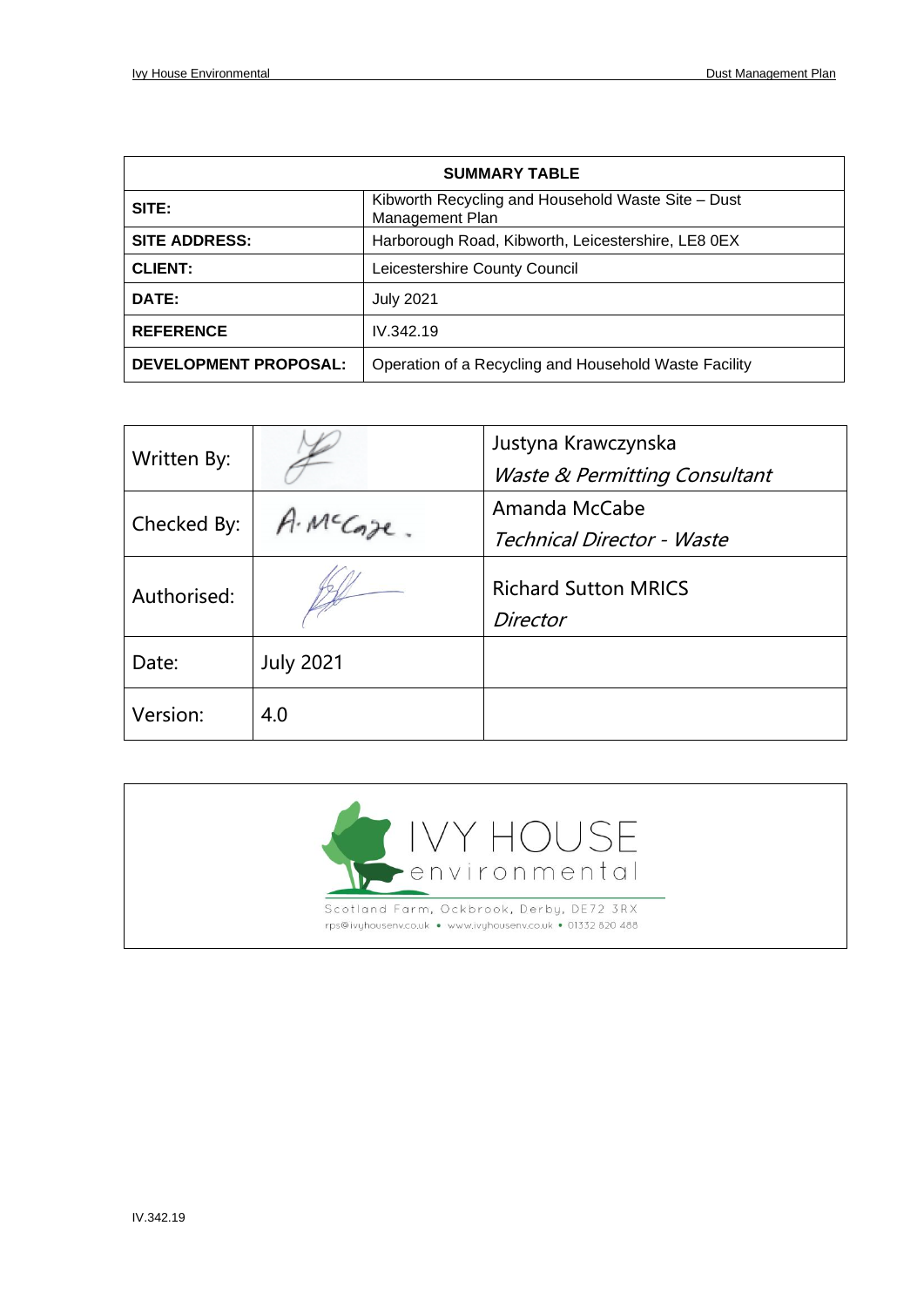#### **CONTENTS**

| 1.0 |  |
|-----|--|
| 2.0 |  |
| 3.0 |  |
| 4.0 |  |
| 5.0 |  |

#### **APPENDICES**

Appendix A Environmental Permit Boundary site plan Appendix B Site Layout Plan Appendix C<br>
Appendix C<br>
Appendix C<br>
Appendix C<br>
Appendix C<br>
Appendix E<br>
Receptor Plan Appendix D Site Condition Log Appendix E Appendix E Receptor Plan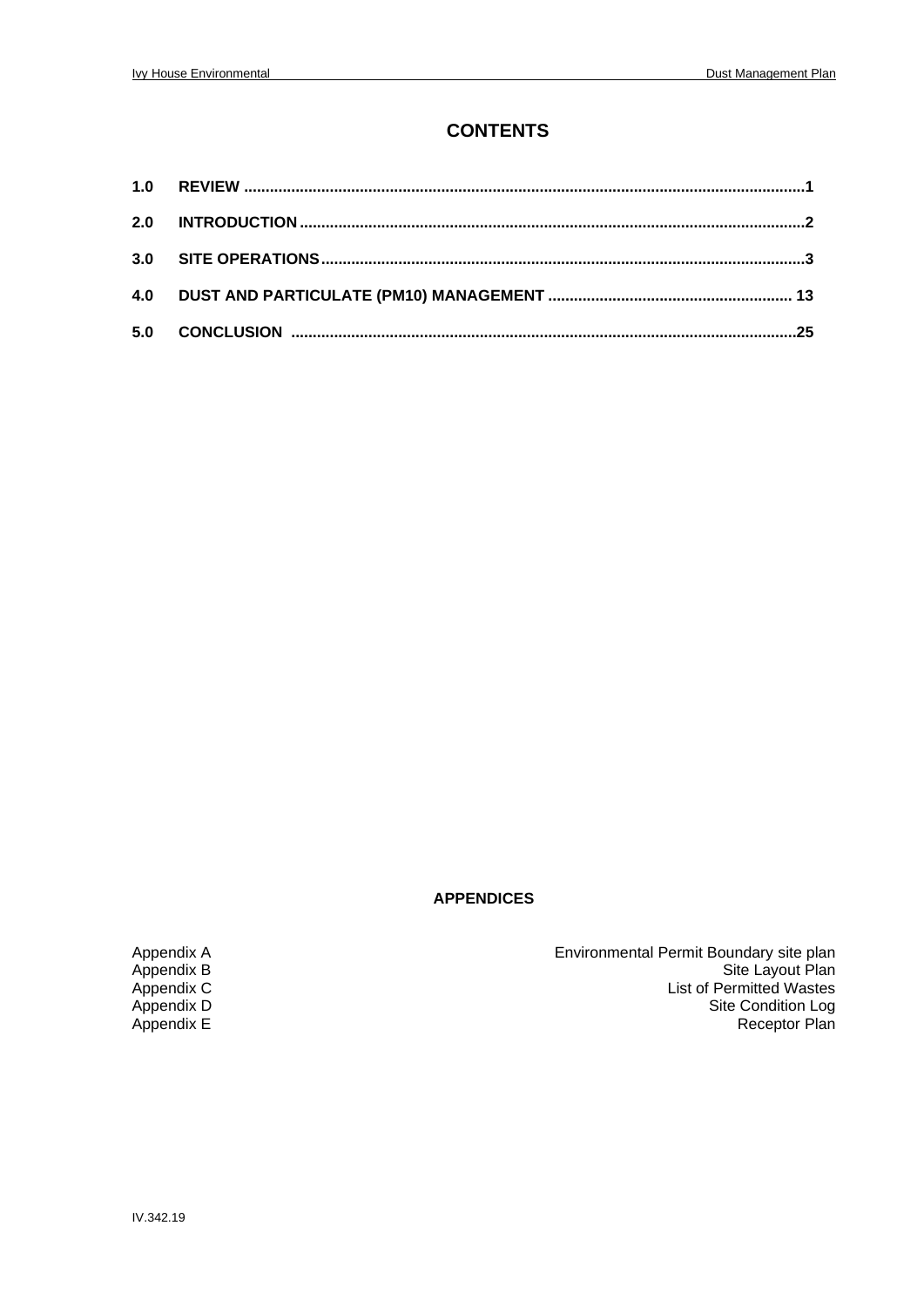#### **1.0 REVIEW**

#### **1.1 Document Review Procedures**

This Dust Management Plan is to be reviewed every year or when required by a change in operations, breach of permit, or substantial dust emissions.

#### **Table 1: Document Review**

| <b>Date of Review</b> | <b>Comments</b> | <b>Name and Signature</b><br>of Reviewer | <b>Date</b><br><b>Next</b><br>of<br><b>Review</b> |
|-----------------------|-----------------|------------------------------------------|---------------------------------------------------|
| <b>July 2021</b>      | Plan Prepared   |                                          | <b>July 2022</b>                                  |
|                       |                 |                                          |                                                   |
|                       |                 |                                          |                                                   |
|                       |                 |                                          |                                                   |
|                       |                 |                                          |                                                   |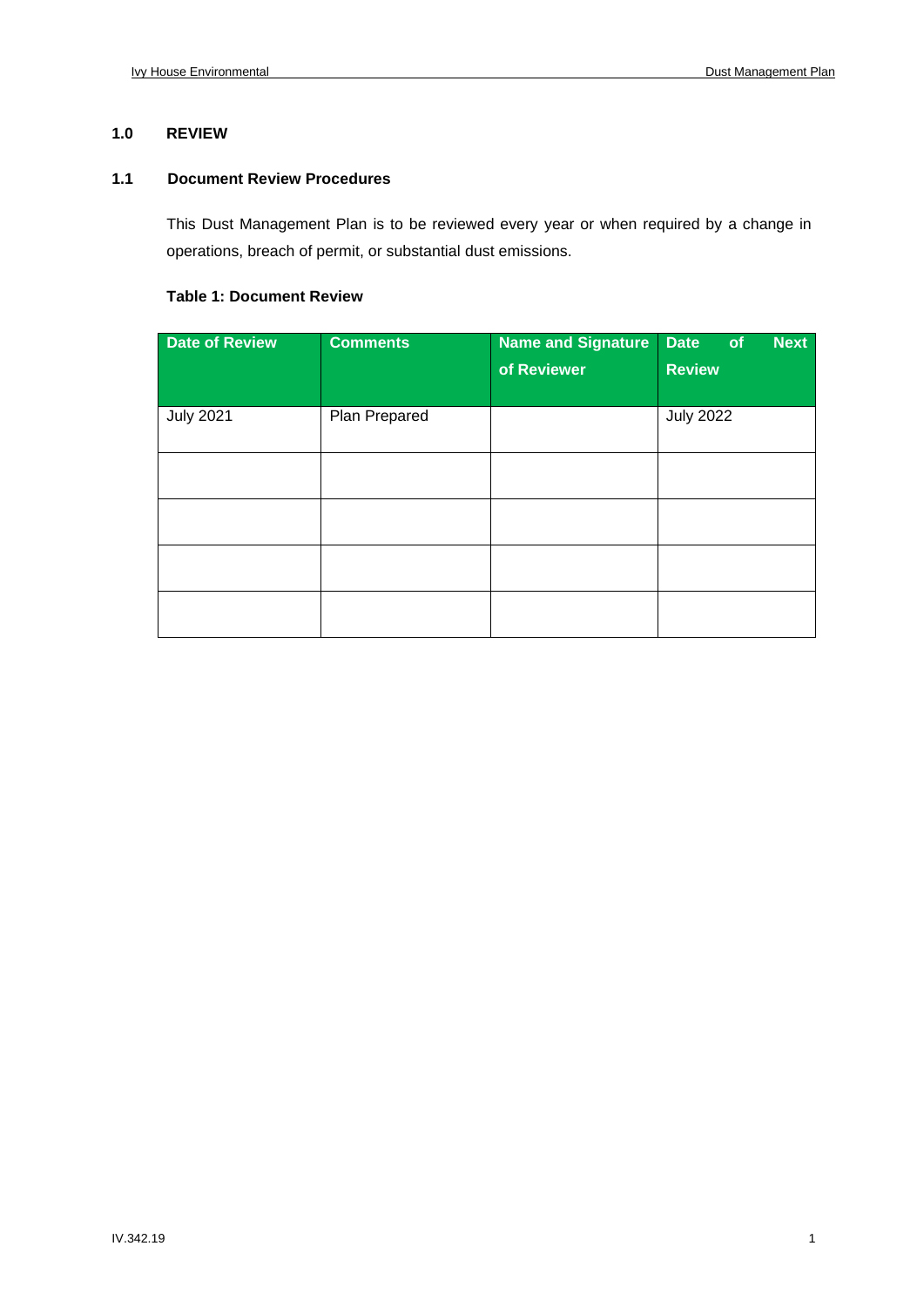#### **2.0 INTRODUCTION**

#### **2.1 Report Context**

This Dust Management Plan (DMP) has been prepared by Ivy House Environmental Limited (Ivy) on behalf of the Operator, Leicestershire County Council (LCC) as part of the management of the proposed Recycling and Household Waste Site at Kibworth. This document has been prepared using the relevant Environment Agency guidance, as is detailed in the document.

This report assesses the risk of dust at the facility and provides details of the dust management procedures that will be in place to control any emissions at the facility. The purpose of this is to ensure that the risk of adverse dust impacts on potential nearby receptors is minimised.

This Dust Management Plan has been produced in accordance with Environment Agency's 'Dust & Particulate Emission Management Plan' Template. The report identifies the potential causes and effects of dust, and describes the measures that will be in place to prevent the occurrence of dust at the site.

As required by the guidance document, the DMP seeks to:

- Employ appropriate methods, including monitoring and contingencies, to control and minimise dust pollution;
- Prevent unacceptable levels of dust at all times; and
- Reduce the risk of dust releasing incidents or accidents by anticipating them and planning accordingly.

To meet the above objectives, this DMP considers the potential sources, releases and impacts of dust pollution and identifies appropriate opportunities for dust management.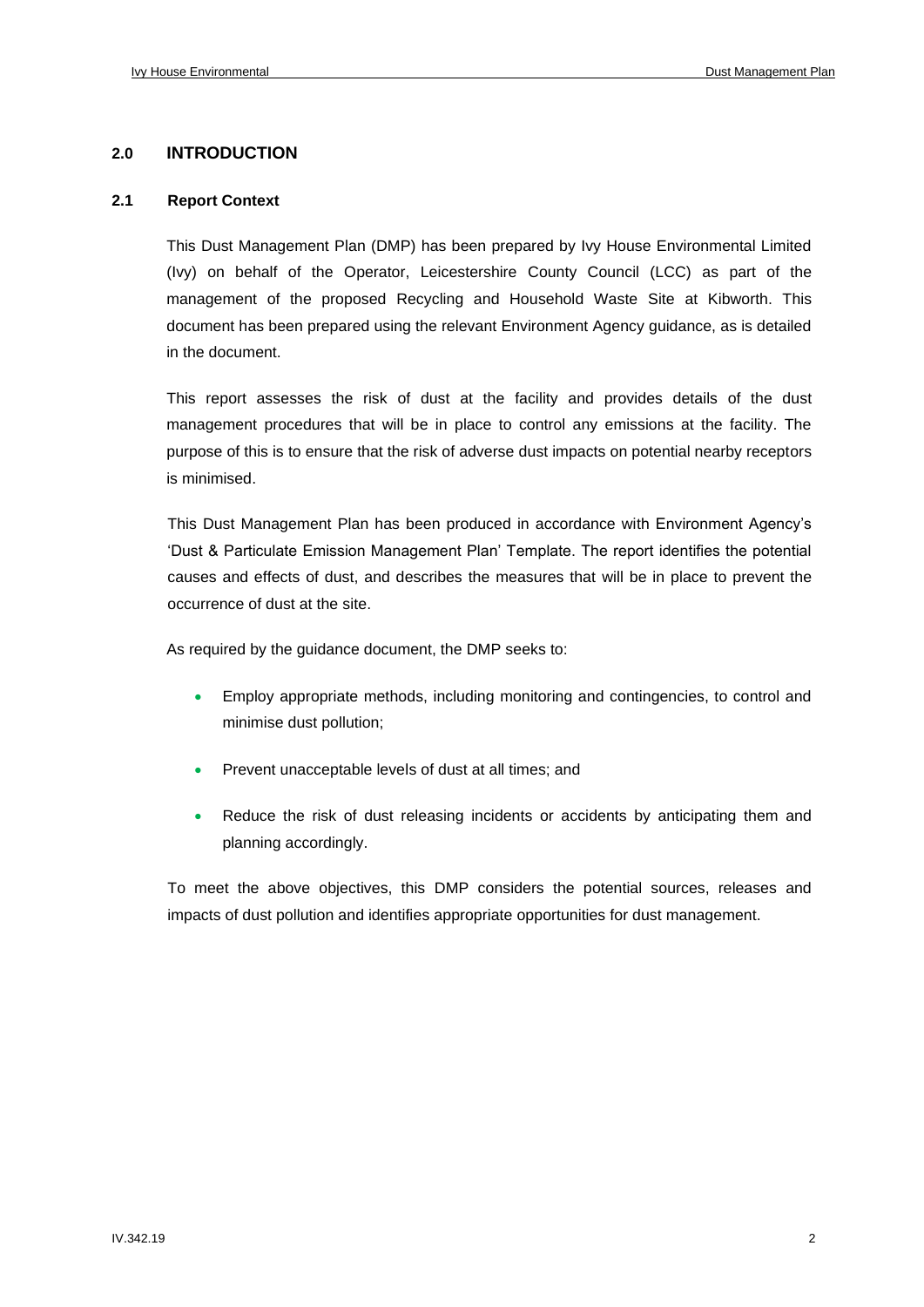#### **3.0 SITE OPERATIONS**

Kibworth Recycling and Household Waste Site will be located approximately 1km south of Kibworth and 15.3 km northeast of the city of Leicester. The site will be situated within agricultural land with the A6 to the south of the site and a railway to the north of the site. The site will be centred at approximate National Grid Reference (NGR) SP 69822 93236.

The site location and the environmental permit boundary is provided on Drawing Number M00460-MAB-00-ZZ-DR-A-1100-S4-P02 in Appendix A.

Access for staff and visitors to the site will be achieved via Harborough Road (A6), which is located to the south of the site. The nearest residential dwelling is located approximately 670m northwest of the site on Harborough Road.

The site is to be a Recycling & Household Waste Site with additional wastes being accepted from commercial contracts. The site will consist of two areas, a Recycling & Household Waste Site area (RHWS) where members of the public will be able to drop off unwanted items and waste items, and a Bulking Area where wastes received via HGV's will be bulked for onwards transport.

The main Recycling & Household Waste Site yard boasts a number of Roll on Roll off (RoRo) containers which will store separate waste streams (metals, plastics, bottles, paper, hard core, plaster board, green wastes, wood wastes, cement bonded asbestos etc), as well as a canopied area for WEEE wastes (televisions, fridges, computers etc) and a separate area for liquid wastes which will be contained in appropriate tanks that are double skinned (oil's, fats, paints etc). In addition, batteries and fluorescent tubes will also be stored within the WEEE area in appropriate containers.

The public will be greeted upon arrival where they will be questioned about what waste they are wanting to deposit and will be directed to the relevant drop off point within the Recycling & Household Waste Site area.

The waste brought to the site by HGV vehicles will be separate to that brought to the site via public's vehicles. HGV vehicles will be directed to the Bulking Area where they will unload the waste directly into the relevant bay for inspection (the Bulking Area is located to the west of the site as per Site Layout Drawing Number M00460-MAB-00-ZZ-DR-A-1101-S4-P02). The Bulking Area will have covered/canopied storage bays to the west which will contain green wastes, wood wastes and other 'residual waste'.

In addition, the site will have designated storage areas for hazardous and non-hazardous wastes, oils, fats and paints to ensure that hazardous wastes do not mix with non-hazardous wastes.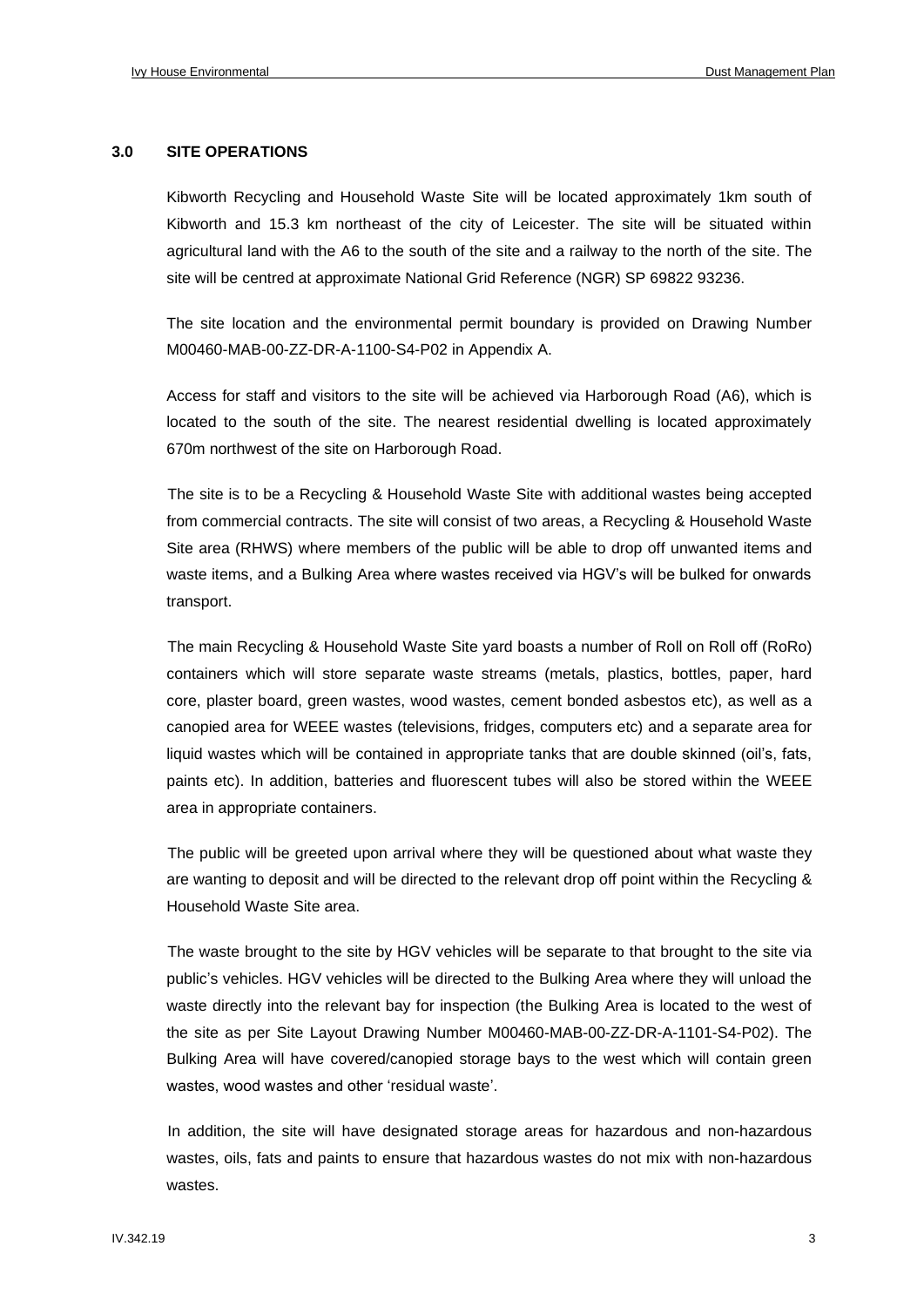The site will be fully bunded with sealed drainage. The site will contain any quarantined waste in containers/separate area within the Bulking Area which will be covered with tarpaulin if required (this will ensure that quarantined wastes do not contaminate those which have been deemed suitable for acceptance on the site) as well as a fire quarantine area.

#### **3.1 Operating Hours**

The facility is designed to be operational between the following hours:

 $06:00 - 20:00$ 

The facility will operate seven day per week, including public holidays, with the exclusion of Christmas Day, Boxing Day and New Year's Day.

As detailed in the Environment Permit Application, Leicestershire County Council will undertake the following Disposal and Recovery operations, provided for in Annex II to Directive 2008/98/EC of The Council of 19<sup>th</sup> November.

| <b>R/D Code</b> | <b>Activity</b>                                                                                                                                                                                           |
|-----------------|-----------------------------------------------------------------------------------------------------------------------------------------------------------------------------------------------------------|
| R <sub>13</sub> | Storage of waste pending any of the operations numbered R1 to R12<br>(excluding temporary storage, pending collection, on the site where it is<br>produced)                                               |
| D <sub>15</sub> | Storage pending any of the operations numbered D1 to D14 (excluding<br>temporary storage, pending collection, on the site where it is produced;                                                           |
| D <sub>14</sub> | Repackaging prior to submission to any of the operations numbered D1 to<br>D <sub>13</sub> :                                                                                                              |
| D <sub>9</sub>  | Physico-chemical treatment not specified elsewhere in Annex II which<br>results in final compounds or mixtures which are discarded by means of<br>any of the operations numbered D1 to D8 and D10 to D12; |
| R <sub>3</sub>  | Recycling/Reclamation of organic substances which are not used as<br>solvents                                                                                                                             |
| R4              | Recycling/Reclamation of metals and metal compounds                                                                                                                                                       |
| R <sub>5</sub>  | Recycling/Reclamation of other inorganic materials.                                                                                                                                                       |

#### **Table 2: Recovery and Disposal Activities**

The site will ensure that there are no more than 50 tonnes of hazardous wastes onsite at any one time.

#### **3.2 Permitted Waste Types**

Waste types to be accepted into the facility and their potential to create dust emissions are set out in Appendix C of this document.

Table 3 below lists waste types that have a high dust potential with an outline of the handling and processes they will be subjected to and storage arrangements.

#### **Table 3. Waste types with high dust potential**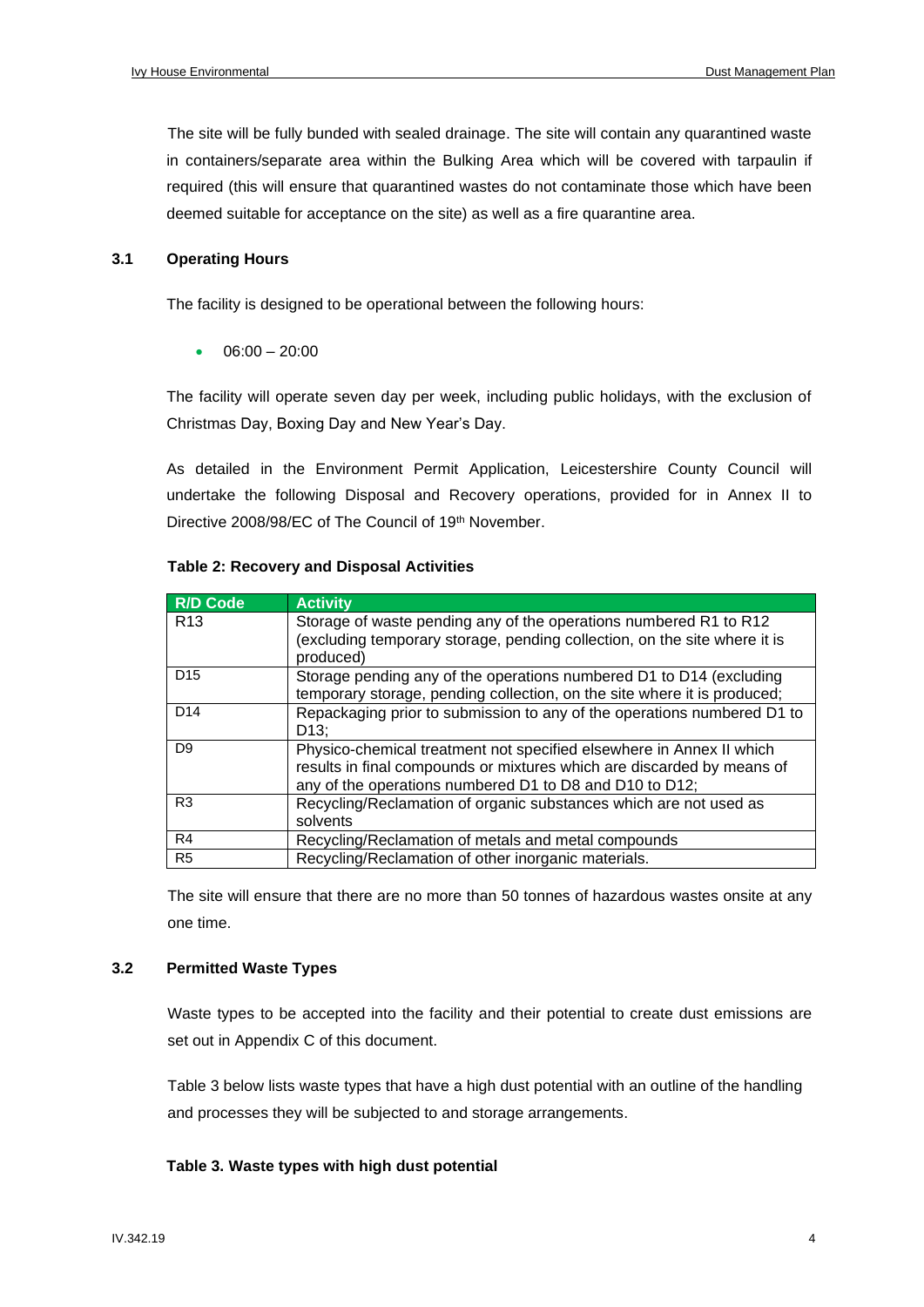| <b>EWC</b> | <b>Description</b>                                                                                              | <b>Storage and handling details</b>                                                                                                                                                   |
|------------|-----------------------------------------------------------------------------------------------------------------|---------------------------------------------------------------------------------------------------------------------------------------------------------------------------------------|
| 03 01 04*  | sawdust, shavings,<br>cuttings, wood, particle<br>board and veneer<br>containing hazardous<br>substances        | Waste delivered in sheeted/covered vehicles or in<br>enclosed containers. Waste deposited within the<br>confines of the covered/canopied bays. No<br>treatment of waste only storage. |
| 03 01 05   | sawdust, shavings,<br>cuttings, wood, particle<br>board and veneer other<br>than those mentioned in 03<br>01 04 | Waste delivered in sheeted/covered vehicles or in<br>enclosed containers. Waste deposited within the<br>confines of the covered/canopied bays. No<br>treatment of waste only storage. |
| 20 01 41   | wastes from chimney<br>sweeping                                                                                 | Waste delivered in sheeted/covered vehicles or in<br>enclosed containers. Waste deposited within the<br>confines of the covered/canopied bays. No<br>treatment of waste only storage. |

#### **3.3 Waste Acceptance Procedures**

The site will comply with the waste acceptance procedures outlined in the Operating Techniques. Below is the summary of the acceptance procedures for the Recycling & Household Waste Site area and Bulking Area.

#### Recycling & Household Waste Site area

When arriving at the site members of the public will be greeted by meet and greet person who will enquire about the type and amount of waste brought to site. They will verify the type of the waste and confirm that the waste is allowed to be accepted at the site and will check for any visible dust. They will then direct the person to the relevant skip/area. If the meet and greet person identifies the householder brought non-conforming wastes to the site, they will inform the person that this waste cannot be accepted at the site and needs to be taken to an alternative facility.

#### Bulking Area

With regards to the Bulking Area, every vehicle arriving at the site which transfers waste material must have a Waste Carriers Licence as required by legislation. Checks will be made to ensure that the waste carrier is properly licensed. This information can be checked by the following methods:

- By phoning the Environment Agency on 08708 506 506 and requesting an instant Waste Carrier Validation Check; or
- Checking online on the Environment Agency's waste carrier register on their website.

Wastes will be characterised, as required under the Duty of Care Regulations, prior to acceptance of the delivery. Non-conforming wastes will be rejected. Records of the waste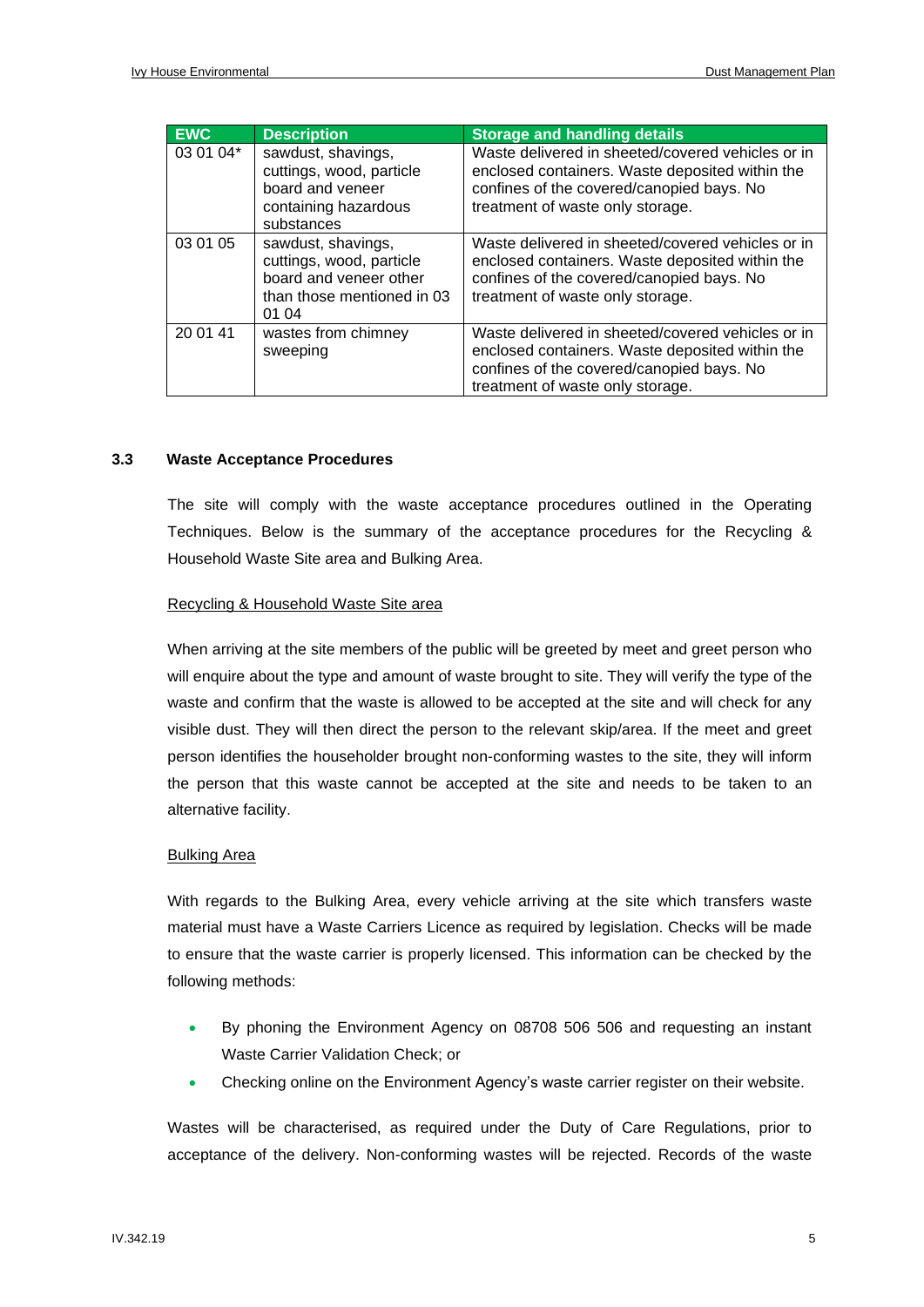characteristics and origin of the waste will be kept in accordance with Duty of Care requirements.

The following steps will be followed to ensure that waste accepted on site is done so correctly:

- 1. On arrival vehicles will supply the Recycling Operatives with the relevant paperwork for initial checks. Any discrepancies will be resolved before the waste is accepted on site. The load will be checked at this point.
- 2. Checks on storage capacity will take place to ensure that suitable space is available for incoming wastes.
- 3. The vehicle will be directed by the relevant operative to the waste reception area within the Bulking Area.
- 4. A visual load inspection will take place, before the waste is unloaded, by a technically competent site operative or other designated person, to ensure consistency with the waste delivery/acceptance/rejection note and to check for any visible dust. If this is not possible, the waste will be inspected immediately after offloading in the waste reception area.
- 5. The waste will be unloaded or tipped in the appropriate area, and then the vehicle will leave the site.

#### **3.4 Unauthorised and Rejected Wastes**

Leicestershire County Council will have a clear and unambiguous criterion for the rejection of wastes, together with a written procedure for tracking and reporting such non-conformance. This will include notification to the customer/waste producer. Written/computerised records will form part of the waste tracking system information.

LCC will also have a clear and unambiguous criterion for the subsequent storage and disposal of such rejected wastes. This policy will achieve the following:

- identifies the hazards posed by the rejected wastes;
- labels rejected wastes with all information necessary to allow proper storage and segregation arrangements to be put in place; and
- segregates and stores rejected wastes safely pending removal.

In the event that unauthorised or overly dusty wastes are delivered to the site, the material will be loaded back onto the vehicle that discharged it, if it is possible and safe to do so. If this is not possible, then the material will be quarantined within a designated area and removed from the site as soon as practicable.

#### **3.5 Technical Competence**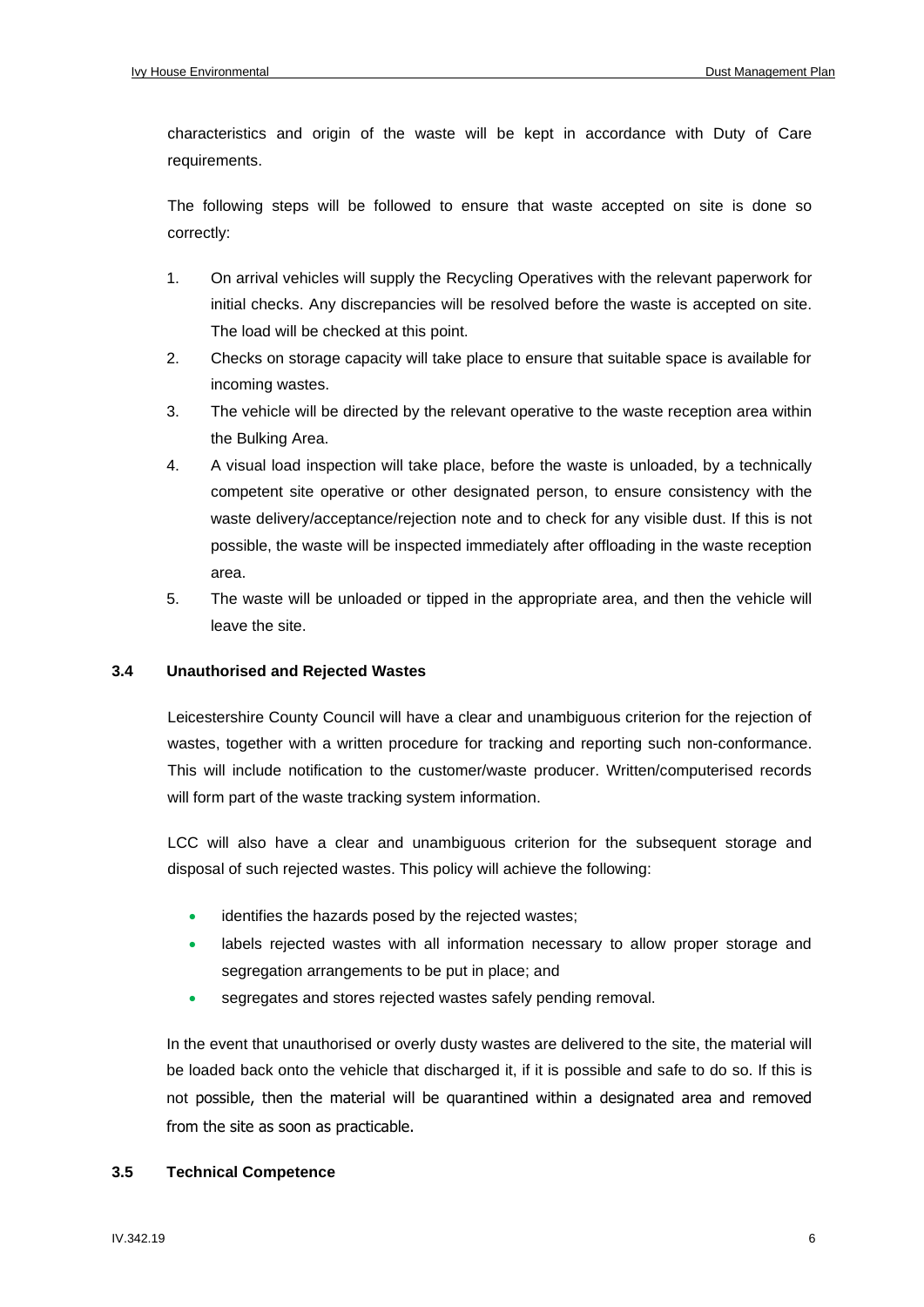The site will be supervised by designated technically competent managers who hold the appropriate certificate of technical competence issued by the Waste Management Industry Training and Advisory Board.

#### **3.6 Environmental Management System**

LCC will operate their own management system which will ensure that:

- the risks that dust pose to the environment are identified;
- the measures that are required to minimise dust risks are identified;
- the activities are managed in accordance with the dust management system;
- performance against the dust management system is audited at regular intervals; and
- compliance with the environmental permit.

The dust management system will be reviewed at least once a year or in response to significant changes to the activities, accidents or non-compliance.

#### **3.7 Dust Records**

LCC will keep records of a number of performance indicators and environmental indicators (e.g. activities occurring on site, wind direction etc.) should dust be emitted from the site. Records will be legible and easily retrievable on request (either in hard copy or electronically). Records will be kept in line with the conditions of the Environmental Permit issued for the site. For example, the following records will be kept:

- records of potentially polluting events will be kept at the facility during the life of the permit;
- waste inputs to all processes will be recorded 'en masse'; and
- Storage locations and amounts of materials.

The above list is not exhaustive. Records will be kept to satisfy the requirements of the Environmental Permit and all other relevant statutory legislation.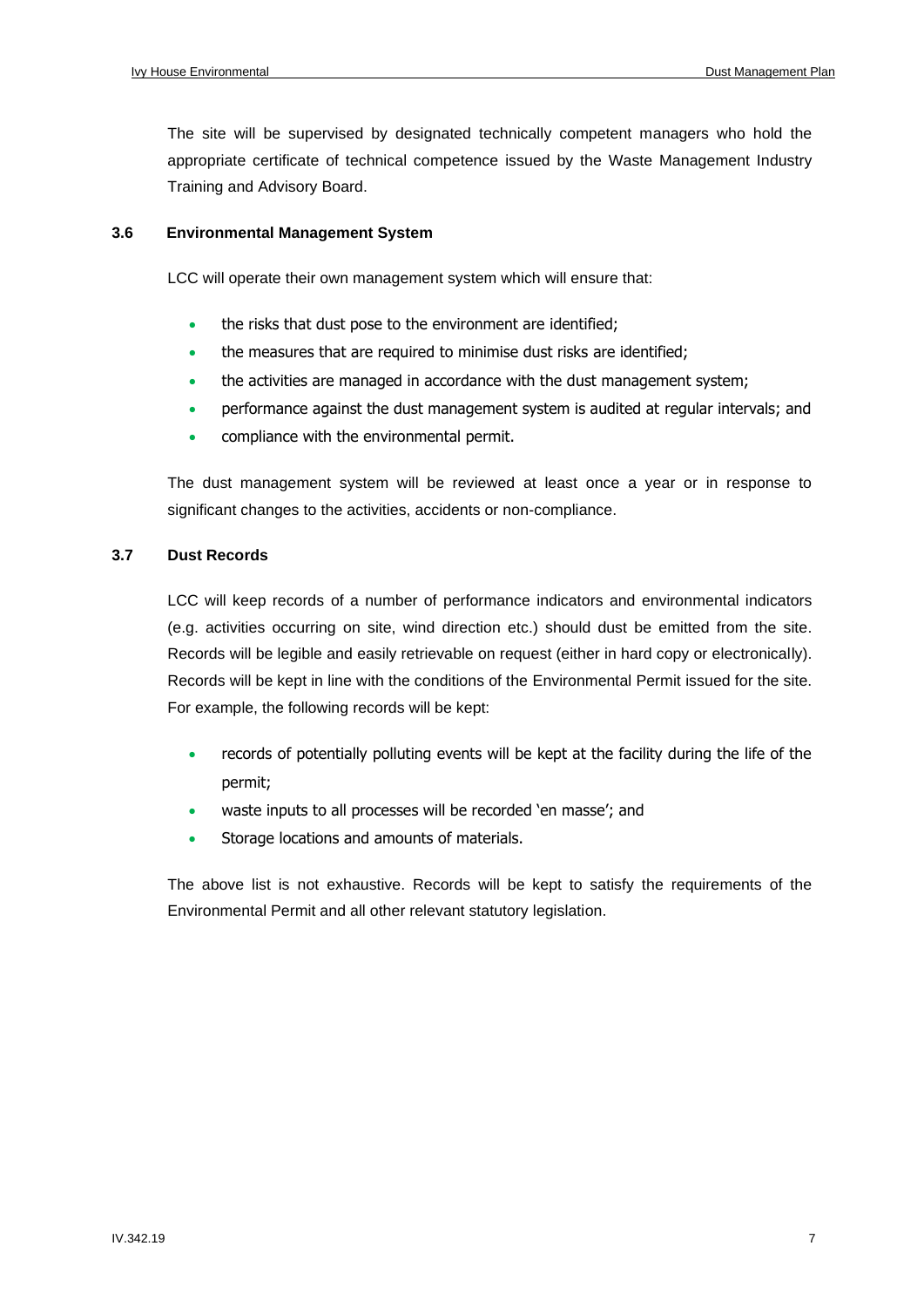#### **3.8 Incidents and Non-Conformance**

LCC has in place procedures to account for the potential for incidents and non-conformances which may affect the environmental performance of the facility. The procedures as set out below show how any abnormal operation including malfunction, breakdown or failure of plant, equipment or techniques will be dealt with to ensure that normal operation of the facility is regained promptly.

As a minimum, procedures will:

- detect abnormal operation and investigate the causes;
- assess the information and decide on the appropriate course of action;
- retain normal operation in the short term; and
- prevent against the reoccurrence of the problem in the long term.

As will be detailed further in LCC EMS, the procedures will ensure that non-conformances are reported, investigated and rectified, and that failures and weaknesses are prevented.

LCC's EMS will provide a means for the management system and the environmental performance of the facility to be evaluated. This will be accomplished through regular work place inspections and will include, where appropriate, the identification of areas where improvements are required. The regular review of the EMS and its procedures will form an essential role in ensuring that the systems and procedure remain appropriate to the site activities and legal requirements (including compliance with the Environmental Permit) throughout the life time of the facility.

To assist in the reporting of incidences, LCC will display a notice at or near the site entrance with the following information clearly visible:

- Company name;
- Permit number;
- Emergency contact name and the permit holders (i.e. Leicestershire County Council) telephone number;
- A statement that the site is permitted by the Environment Agency; and
- Environmental Agency national number (08708 506 506) and incident hotline number (0800 807060).

#### **3.9 Complaints Procedure and Daily Log**

LCC has in place procedures for any complaints received from the operation of site activities. The Complaints Procedure can be found in Table 4 below.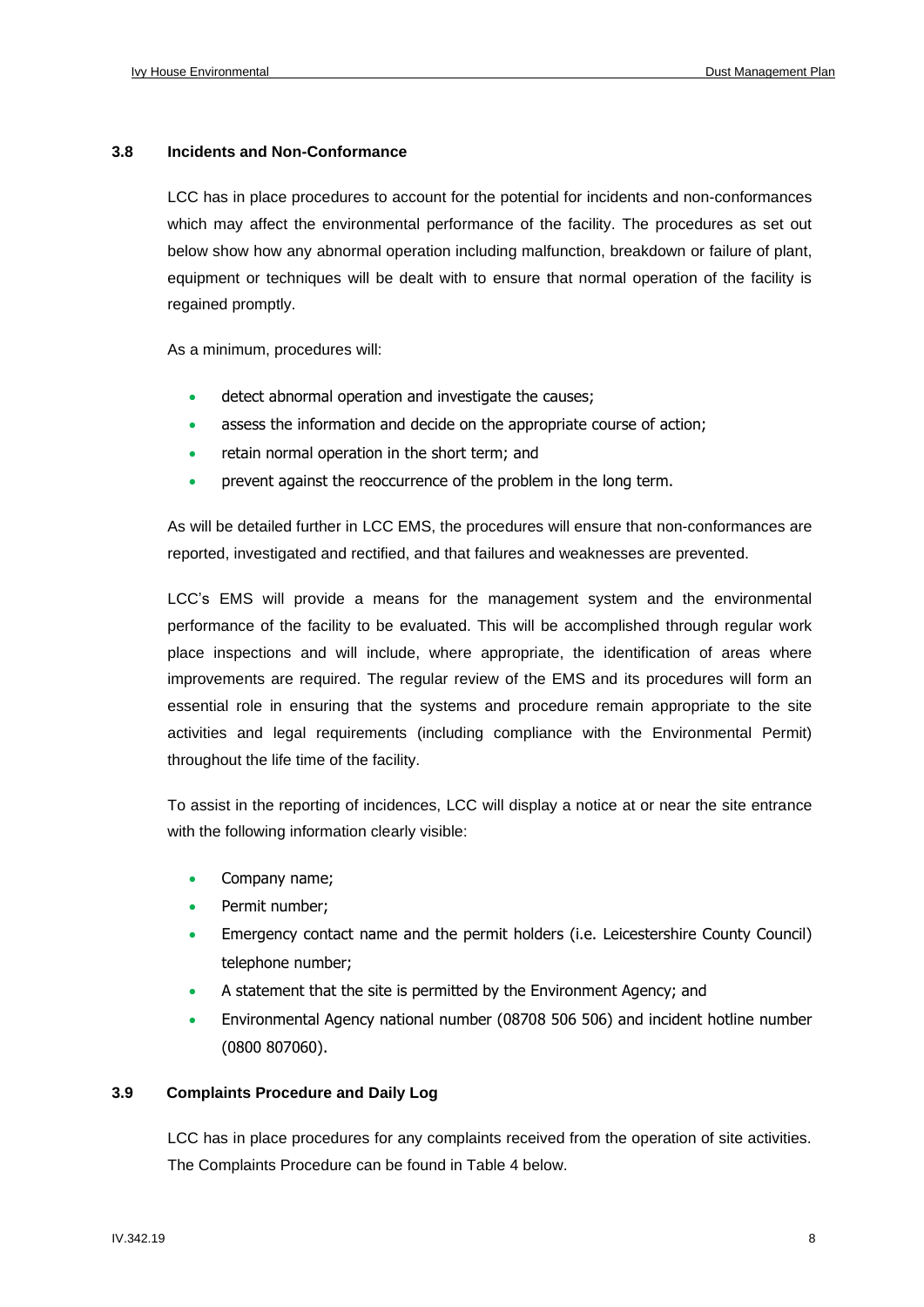#### **Table 4: Complaints Procedure**

| <b>Action</b>                                                                                                                                                                                                                                                                                                                                                                                                                                                                                                                                                                      | <b>Person</b><br>responsible for<br>ensuring action is<br>carried out | <b>Timescale for Action</b><br><b>Completion</b>                |
|------------------------------------------------------------------------------------------------------------------------------------------------------------------------------------------------------------------------------------------------------------------------------------------------------------------------------------------------------------------------------------------------------------------------------------------------------------------------------------------------------------------------------------------------------------------------------------|-----------------------------------------------------------------------|-----------------------------------------------------------------|
| 1. The Area Supervisor will be notified of the<br>complaint and will make the appropriate<br>managerial staff and site operatives aware of<br>the complaint.                                                                                                                                                                                                                                                                                                                                                                                                                       | Area Supervisor                                                       | Within<br>one<br>working<br>day of receipt of the<br>complaint. |
| The compliant shall be formally recorded using<br>the Complaint Report sheet contained within<br>the site's EMS.                                                                                                                                                                                                                                                                                                                                                                                                                                                                   |                                                                       |                                                                 |
| 2. The complaint shall be investigated by:<br>a) Checking the Site Diary and Waste<br>Acceptance Records to see<br>if<br>any<br>particularly dusty waste was accepted.<br>Checking the Site Diary to see whether the<br>b)<br>complaint corresponds to any operational<br>issues at the site, such as damage to site<br>infrastructure or damage to other site<br>management infrastructure.<br>If the cause of the complaint is established it<br>will be recorded within the Complaint Record<br>Sheet. If no particular cause is identified then<br>this will also be recorded. | Area Supervisor                                                       | Within<br>one<br>working<br>day of receipt of the<br>complaint. |
| 3. If a number of complaints are received about a<br>particular incident, then it might be necessary<br>to introduce dust monitoring - note this will<br>occur only after discussions<br>with<br>the<br>Environment Agency.                                                                                                                                                                                                                                                                                                                                                        | Area Supervisor                                                       | Within<br>one<br>working<br>day of receipt of the<br>complaint. |
| 4. The Area Supervisor will instigate<br>any<br>necessary reviews of procedures and will<br>implement<br>required<br>changes.<br>any<br>Any<br>maintenance<br>dust<br>to<br>management<br>infrastructure will be undertaken as soon as<br>possible.                                                                                                                                                                                                                                                                                                                                | Area Supervisor                                                       | Within seven working<br>days of receipt of the<br>complaint.    |
| 5. If appropriate, the complainant and the<br>Environment Agency will be informed of any<br>corrective actions taken.                                                                                                                                                                                                                                                                                                                                                                                                                                                              | Area Supervisor                                                       | Within seven working<br>days of receipt of the<br>complaint.    |
| 6. A follow up audit on the corrective actions shall<br>be undertaken to ensure the preventative<br>procedure was effective and to determine if<br>any additional actions are required.                                                                                                                                                                                                                                                                                                                                                                                            | Area Supervisor                                                       | Within two weeks of<br>receipt<br>of<br>the<br>compliant.       |
| 7. Once the follow up audit has been completed,<br>the Area Supervisor will ensure that the<br>complaint and any action taken and the<br>effectiveness of that action are recorded in the<br>EMS.                                                                                                                                                                                                                                                                                                                                                                                  | Area Supervisor                                                       | Within two weeks of<br>of<br>receipt<br>the<br>complaint.       |
| This record shall also note any amendments to<br>procedures, both environmental and health<br>and safety, which may be required following<br>the investigation. The record shall be kept in<br>the site office at all times or if it is an electronic<br>record, it will be accessible at the site.                                                                                                                                                                                                                                                                                |                                                                       |                                                                 |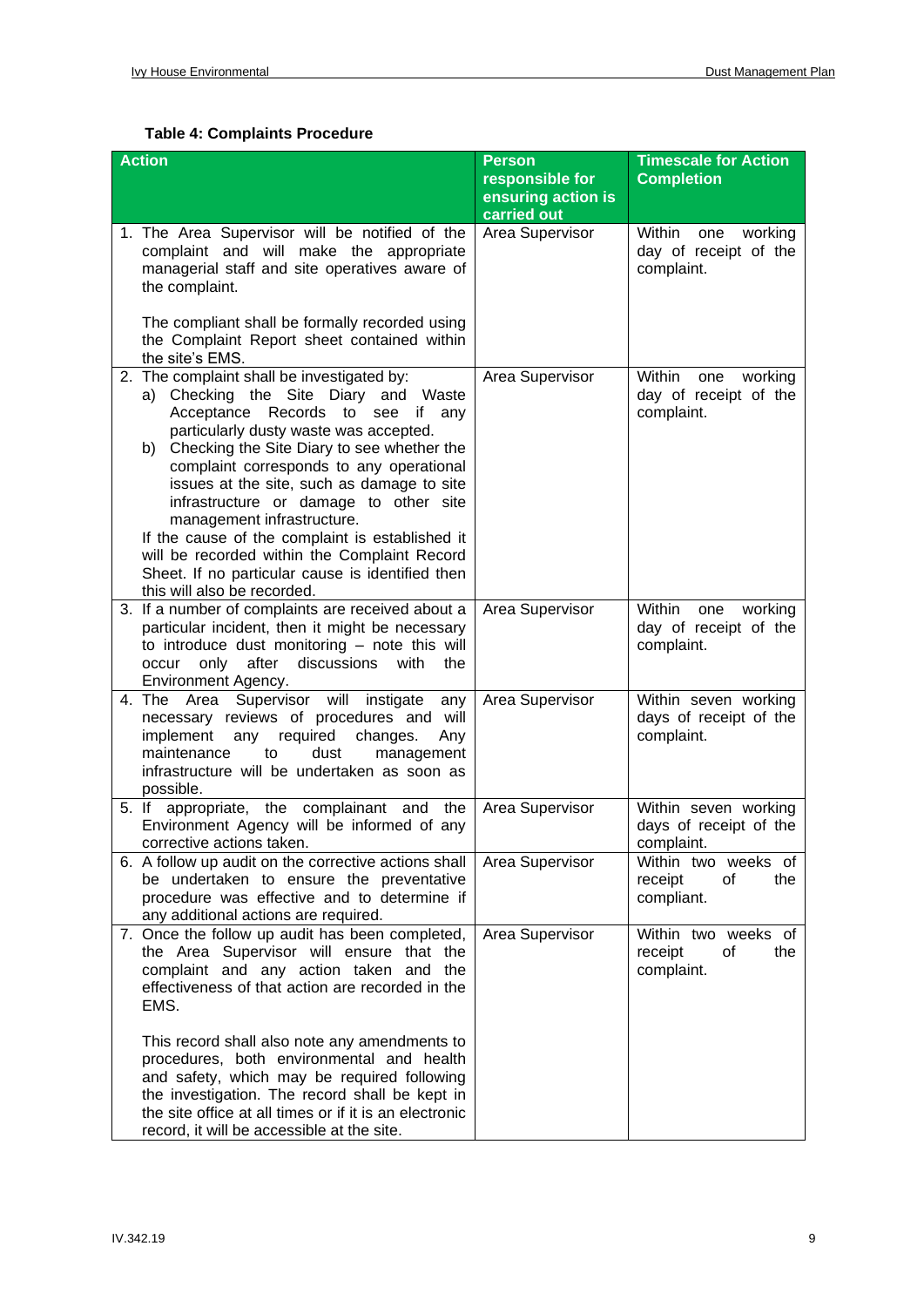If the complaints have been substantiated by the Environment Agency and are reasonably arising from a poor environmental performance of the site then site operations will be investigated to identify the area of the problem. If any are identified to be releasing dust beyond the site boundary the site will firstly employ additional mitigation measures, i.e. covering of the waste, dampening of the waste and site surfaces, prioritising removal of waste off site, etc. If after employing the mitigation measures above, the identified operation is still causing dust emissions, it will be paused until fully assessed and further improvements can be implemented.

LCC will maintain a site conditions log which will note any abnormal weather conditions, any incidences at the site such as dust, noise, odour, spills or discharges or any malfunction with regards to machinery. Paperwork will be kept so that there is a record of vehicles which have brought waste onto site or removed it from site so that vehicles can be traced and identified if complaints are received.

The daily log shall also record all housekeeping activities. The daily record sheet can be found in Appendix D of this document.

#### **3.10 Public Engagement Plan**

The Operator, being a County Council, has an existing communication network for liaison between the local community and the Operator. Notwithstanding emergency contact details at the Kibworth Recycling and Household Waste Site entrance, for day to day contact the Operator would utilise a combination of the following communication strategies depending on the nature of the communication required.

For general information:

- The Operator's existing website (www.leicestershire.gov.uk);
- The Operator's existing Twitter and Facebook accounts; and
- Local events that the Operator may attend or organise.

For specific, event, information in addition to the above:

- Telephone discussions;
- Electronic or paper-based correspondence; and
- On site notification advertising at the entrance using posters in the adshell.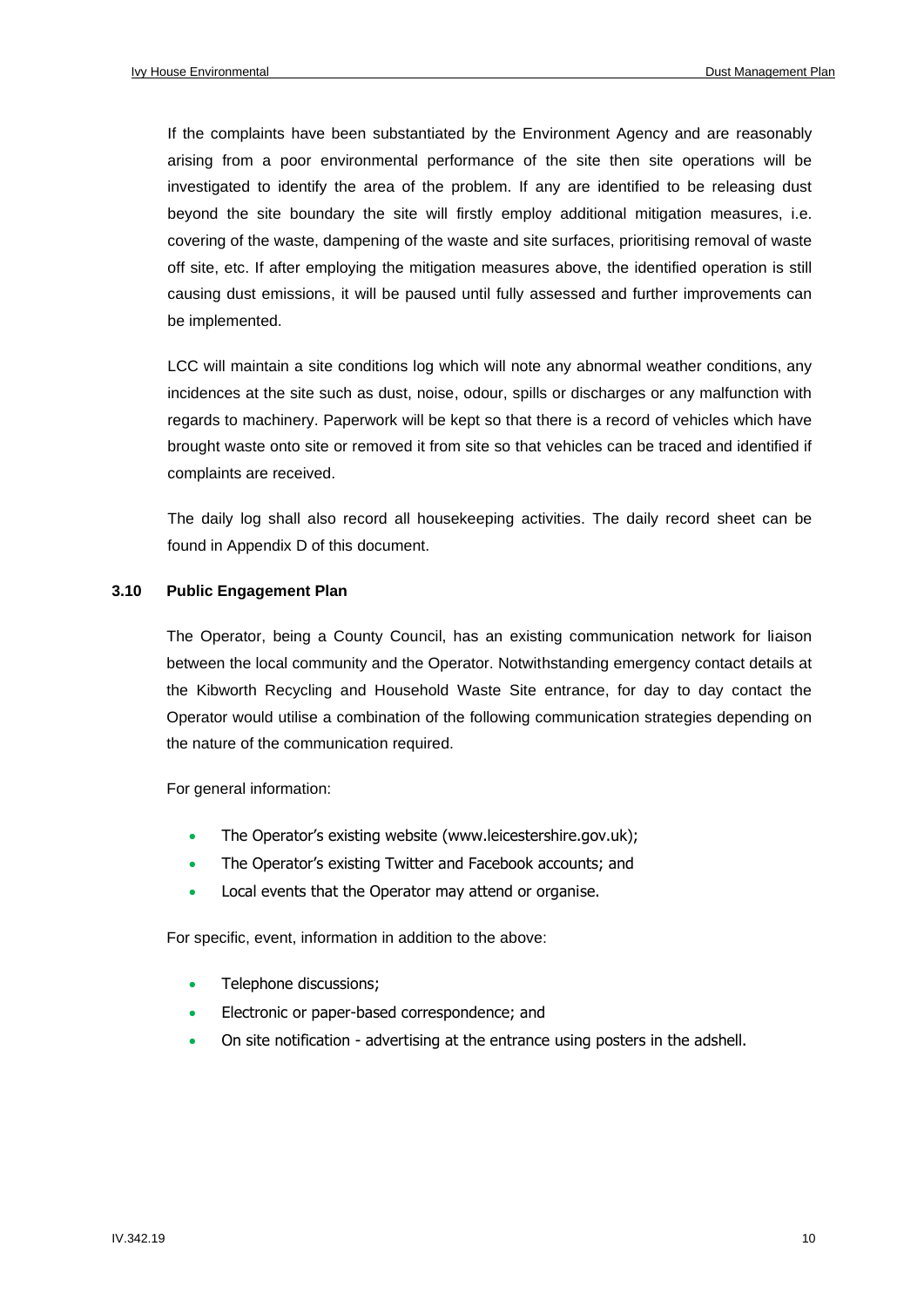#### **3.11 Accident Management**

#### **Mud Debris**

The site will comprise concrete hardstanding which will be maintained free of potholes to prevent the pooling of surface water.

Should mud on road be attributable to operations at the site, LCC will take remedial action as necessary in accordance with the procedures set out in the EMS and the conditions of the Environmental Permit.

#### **Leaks and Spillage**

In the event of any potentially polluting leak or spillage occurring on site, the following actions will be taken.

- 1. Minor spillages will be cleaned up immediately, using sand or proprietary absorbent. The resultant materials will be placed in a container for off-site disposal to a suitable facility as appropriate.
- 2. In the event of a major spillage, which is causing or is likely to cause polluting emissions to the environment immediate action will be taken to contain the spillage and prevent liquid from entering surface water drains and un-surfaced ground. The spillage will be cleared immediately and placed in containers for off-site disposal. Records of spillages and incidents will be kept on site together with a summary of the remedial action taken.

#### **3.12 Maintenance Procedures**

A planned preventative maintenance programme (PPM) will be put in place to minimise the risk to safety, health and the environment by ensuring that all appropriate items and elements within the site are serviced and inspected on a regular basis.

Details of faults, breakdowns and repairs are documented, and records are maintained at the site office. Faults and breakdowns will be investigated, and the service schedule revised if necessary.

#### **3.13 Responsibility for the Dust Management Plan**

The Area Supervisor will be responsible for the understanding and implementation of the measures that are listed in the Dust Management Plan and will ensure compliance with the plan. They will have read it and understood the requirements within the plan and will have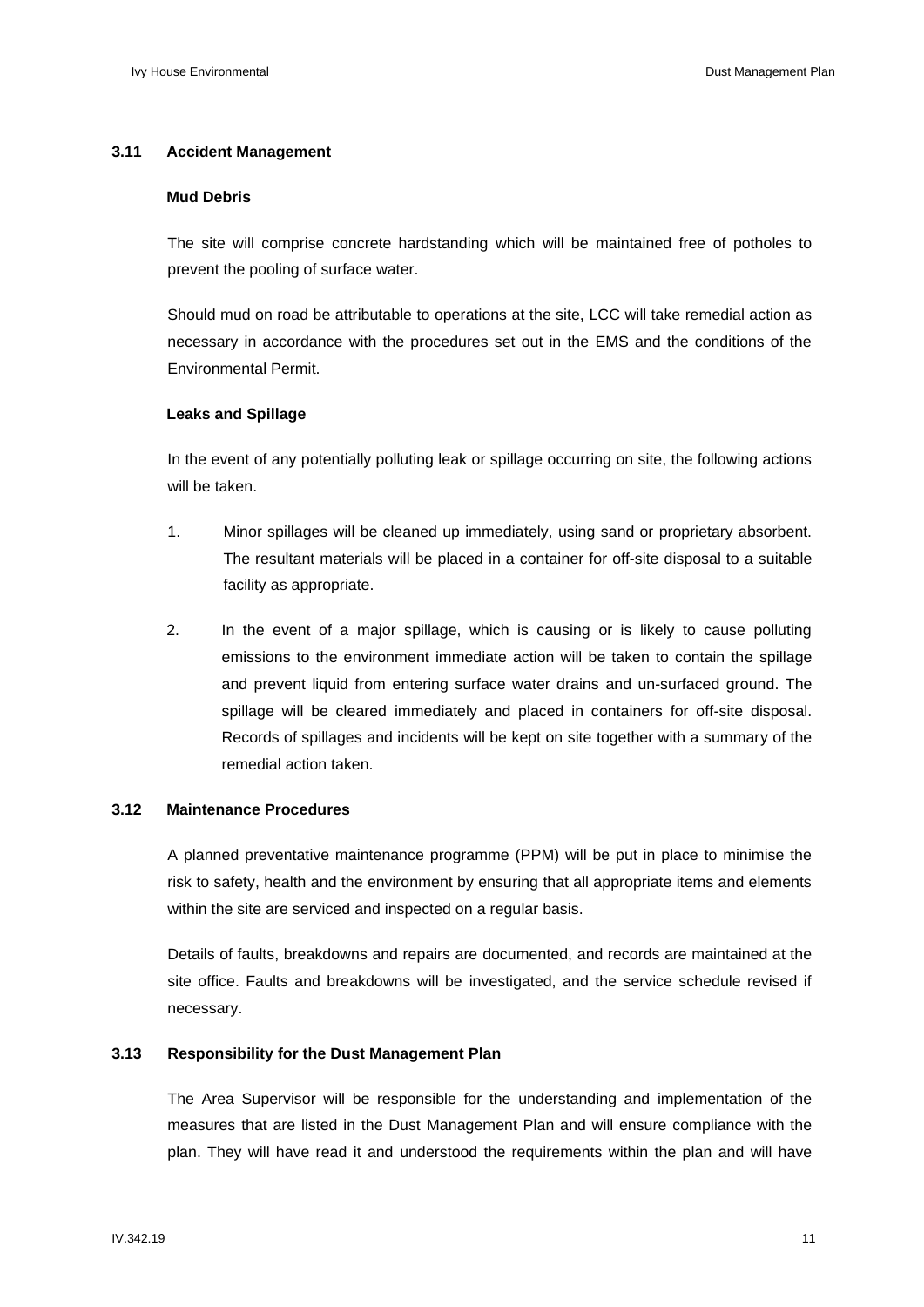communicated these measures to site staff through regular tool box talks, staff meetings on site, new starter inductions, etc.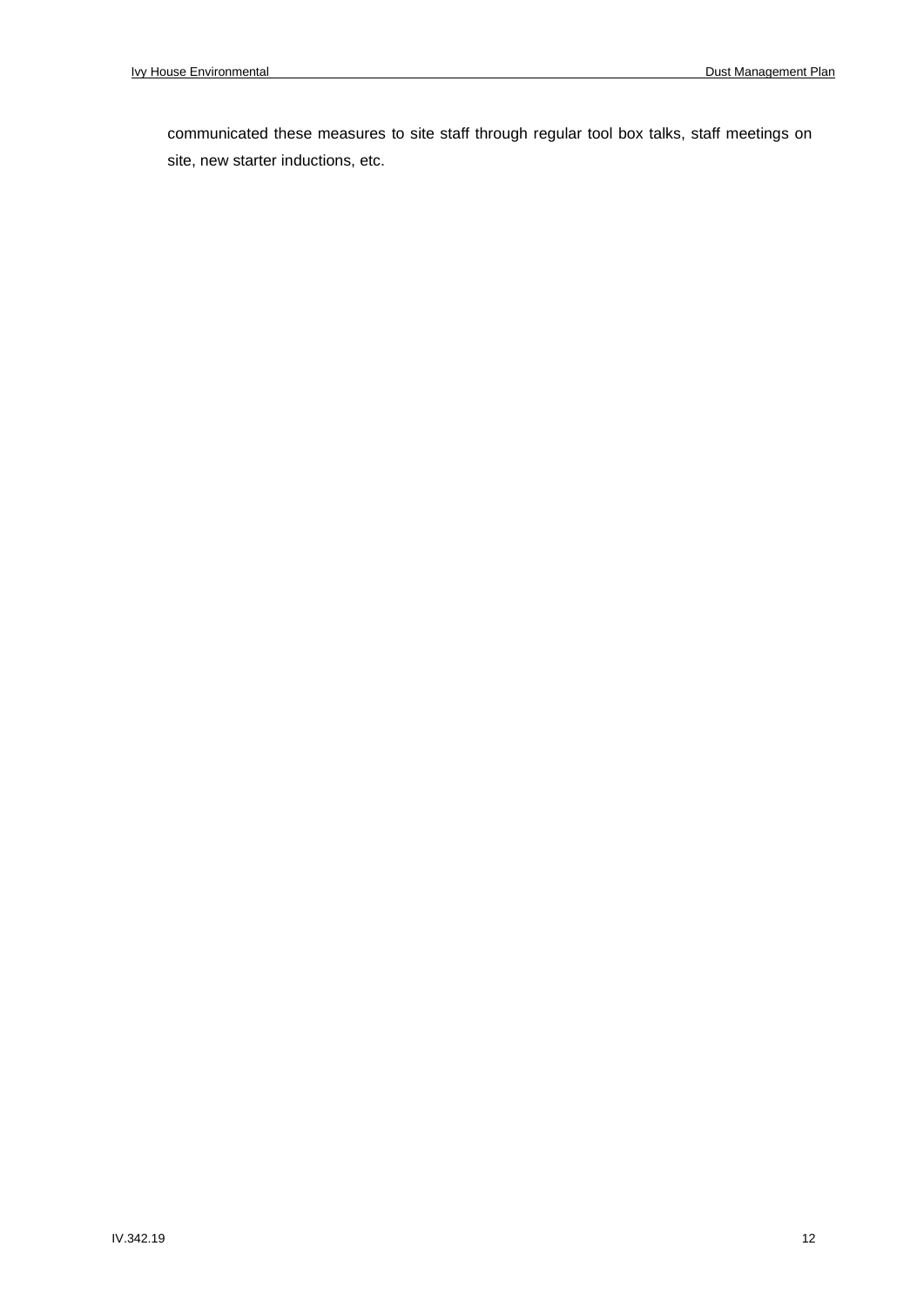#### **4.0 DUST AND PARTICULATE (PM10) MANAGEMENT**

#### **4.1 Air Quality Management Zone**

The site is situated within the Harborough District. A search of the Harborough District Council website has identified that a section of Harborough Road has been classified as an Air Quality Management Area (AQMA). The AQMA runs from roundabout with Wistow Road to the south and ends at the junction with Church Road. The AQMA has been declared for NOx emissions from vehicles as opposed to  $PM_{10}$  or  $PM_{2.5}$  emissions. As the proposed facility is further south of Church Road, the site is not considered part of the Air Quality Management Area and so the impacts on the AQMA have not been assessed as part of this application**.**

#### **4.2 Receptors**

Sensitive receptors within 1,000m of the facility have been identified in Table 5 below and the receptor map has been included in Appendix E of this document. As the Dust Management Plan looks at the 'worst case' scenario, any receptors at a distance greater than 1km have not been assessed unless they have the potential to be impacted. The sensitivity of the receptors has been assessed taking into consideration the type of the receptor, distance from the site and prevailing wind direction. There aren't any other dust contributors in the area apart from Farmland surrounding the site.

| <b>ID on the</b><br><b>Receptor</b><br><b>Plan</b> | <b>Receptor</b>                           | <b>Direction from</b><br><b>Operational Area</b>                   | <b>Minimum</b><br><b>Distance</b><br>from<br>proposed<br>permit<br>boundary (m) | <b>Receptor</b><br><b>sensitivity</b><br>to dust |
|----------------------------------------------------|-------------------------------------------|--------------------------------------------------------------------|---------------------------------------------------------------------------------|--------------------------------------------------|
|                                                    |                                           | Designated ecological habitats e.g. Ramsars, SAC, SPA, SSSI        |                                                                                 |                                                  |
|                                                    |                                           |                                                                    |                                                                                 |                                                  |
|                                                    |                                           | Other Designations e.g. National Parks, ANOB, World Heritage Sites |                                                                                 |                                                  |
|                                                    |                                           |                                                                    |                                                                                 |                                                  |
|                                                    |                                           | Historic buildings / listed buildings / archaeological sites       |                                                                                 |                                                  |
| $\blacksquare$                                     |                                           |                                                                    |                                                                                 | $\blacksquare$                                   |
|                                                    | <b>Domestic Dwellings</b>                 |                                                                    |                                                                                 |                                                  |
| 1                                                  | <b>Marriot Drive</b>                      | <b>NW</b>                                                          | 722m                                                                            | Low                                              |
| $\overline{2}$                                     | Milestone Close                           | <b>NW</b>                                                          | 827m                                                                            | Low                                              |
| 3                                                  | <b>Braymish Close</b>                     | <b>NW</b>                                                          | 815m                                                                            | Low                                              |
| 4                                                  | Harborough Road                           | <b>NW</b>                                                          | 750m                                                                            | Low                                              |
| 5                                                  | New Road                                  | <b>NW</b>                                                          | 911m                                                                            | Low                                              |
| 6                                                  | Fairway                                   | <b>NW</b>                                                          | 960 <sub>m</sub>                                                                | Low                                              |
| $\overline{7}$                                     | <b>Birdie Close</b>                       | <b>NW</b>                                                          | 915m                                                                            | Low                                              |
| 8                                                  | <b>Wentworth Close</b>                    | W                                                                  | 950m                                                                            | Low                                              |
|                                                    | Schools, Shops, Commercial and Industrial |                                                                    |                                                                                 |                                                  |
| 9                                                  | Kibworth Golf Club                        | <b>SW</b>                                                          | 443m                                                                            | Low                                              |
| 10                                                 | <b>Beech Tree Bunnies</b>                 | <b>SSE</b>                                                         | 768m                                                                            | Low                                              |

#### **Table 5: Relevant Receptors within 1,000m**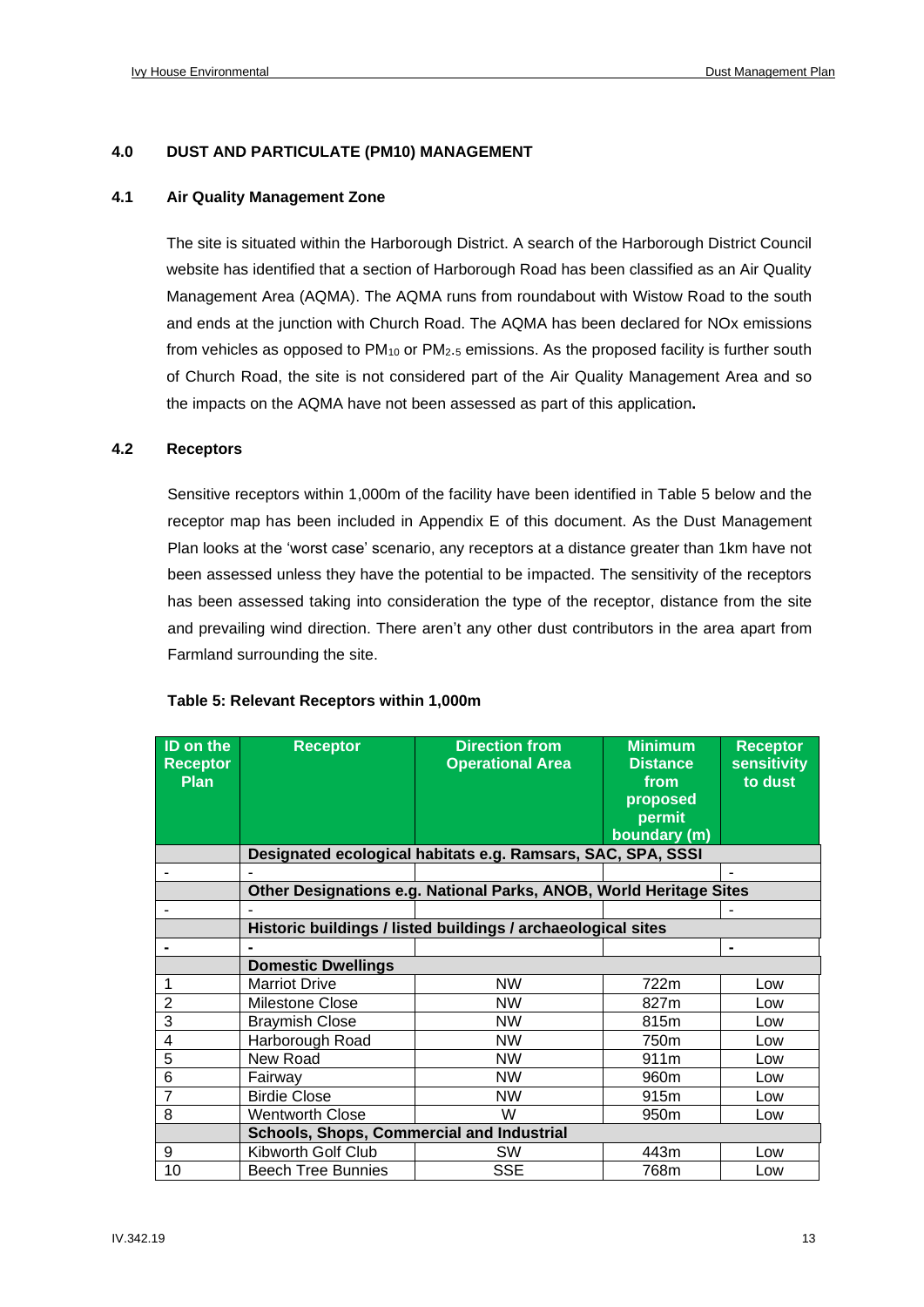| ID on the<br><b>Receptor</b><br><b>Plan</b> | <b>Receptor</b>                                                                                | <b>Direction from</b><br><b>Operational Area</b> | <b>Minimum</b><br><b>Distance</b><br>from<br>proposed<br>permit<br>boundary (m) | <b>Receptor</b><br>sensitivity<br>to dust |  |  |  |
|---------------------------------------------|------------------------------------------------------------------------------------------------|--------------------------------------------------|---------------------------------------------------------------------------------|-------------------------------------------|--|--|--|
| 11                                          | <b>Unnamed Farm</b>                                                                            | SW                                               | 300m                                                                            | Low                                       |  |  |  |
| 12                                          | Kibworth Gun Club                                                                              | <b>SE</b>                                        | 500m                                                                            | Low                                       |  |  |  |
| 13                                          | <b>Premier Music</b>                                                                           | <b>NW</b>                                        | 500m                                                                            | Low                                       |  |  |  |
|                                             | International                                                                                  |                                                  |                                                                                 |                                           |  |  |  |
| 14                                          | <b>ACI Financial</b>                                                                           | <b>NW</b>                                        | 487m                                                                            | Low                                       |  |  |  |
| 15                                          | <b>Readicut Crafts</b>                                                                         | <b>NW</b>                                        | 470m                                                                            | Low                                       |  |  |  |
| 17                                          | <b>Total Community Care</b>                                                                    | <b>NW</b>                                        | 487m                                                                            | Low                                       |  |  |  |
| 18                                          | <b>UK Property Finance</b>                                                                     | <b>NW</b>                                        | 493m                                                                            | Low                                       |  |  |  |
| 19                                          | Cornerstone Tax<br>Advisors                                                                    | <b>NW</b>                                        | 501m                                                                            | Low                                       |  |  |  |
| 20                                          | Jefferson Payroll<br><b>Bureau</b>                                                             | <b>NW</b>                                        | 510m                                                                            | Low                                       |  |  |  |
| 21                                          | Secured-Ioans.co.uk                                                                            | <b>NW</b>                                        | 496m                                                                            | Low                                       |  |  |  |
| 22                                          | Creative World of<br>Crafts                                                                    | <b>NW</b>                                        | 508m                                                                            | Low                                       |  |  |  |
| 16                                          | <b>CLA UK</b>                                                                                  | <b>NW</b>                                        | 519m                                                                            | Low                                       |  |  |  |
| 24                                          | Crouch Recovery                                                                                | <b>NW</b>                                        | 531m                                                                            | Low                                       |  |  |  |
| $\overline{25}$                             | Dynamic Wealth                                                                                 | <b>NW</b>                                        | 561m                                                                            | Low                                       |  |  |  |
| $\overline{26}$                             | Farleys                                                                                        | <b>NW</b>                                        | 625m                                                                            | Low                                       |  |  |  |
| $\overline{27}$                             | <b>Spenders Motorcycles</b>                                                                    | <b>NW</b>                                        | 653m                                                                            | Low                                       |  |  |  |
| 30                                          | Allotments                                                                                     | $\mathsf{N}$                                     | 50 <sub>m</sub>                                                                 | Medium                                    |  |  |  |
| $\overline{29}$                             | <b>Kemps Clothing</b>                                                                          | NW                                               | 850m                                                                            | Low                                       |  |  |  |
| 28                                          | Horsewear House Ltd                                                                            | <b>NW</b>                                        | 684m                                                                            | Low                                       |  |  |  |
| $\overline{23}$                             | <b>DD</b> Automotive                                                                           | $\overline{\text{NW}}$                           | 646m                                                                            | Low                                       |  |  |  |
|                                             | <b>Highway, Minor Road and Railway</b>                                                         |                                                  |                                                                                 |                                           |  |  |  |
| 32                                          | Harborough Road (A6)                                                                           | S                                                | 10 <sub>m</sub>                                                                 | Low                                       |  |  |  |
| 33                                          | W Langton Road                                                                                 | N                                                | 125m                                                                            | Low                                       |  |  |  |
| 34                                          | Railway                                                                                        | N                                                | 18m                                                                             | Low                                       |  |  |  |
|                                             | <b>Farmland</b>                                                                                |                                                  |                                                                                 |                                           |  |  |  |
| 31                                          | Farmland                                                                                       | W                                                | 14m                                                                             | Low                                       |  |  |  |
| 31                                          | Farmland                                                                                       | N                                                | 36m                                                                             | Low                                       |  |  |  |
| 31                                          | Farmland                                                                                       | E                                                | 30m                                                                             | Low                                       |  |  |  |
| 31                                          | Farmland                                                                                       | S                                                | 20m                                                                             | Low                                       |  |  |  |
| 31                                          | Farmland                                                                                       | <b>SE</b>                                        | 65m                                                                             | Low                                       |  |  |  |
|                                             | <b>Local Wildlife Sites</b>                                                                    |                                                  |                                                                                 |                                           |  |  |  |
|                                             | <b>Protected Species</b>                                                                       |                                                  |                                                                                 |                                           |  |  |  |
|                                             |                                                                                                |                                                  |                                                                                 |                                           |  |  |  |
|                                             |                                                                                                |                                                  |                                                                                 |                                           |  |  |  |
|                                             | <b>Protected Habitats</b>                                                                      |                                                  |                                                                                 |                                           |  |  |  |
|                                             | <b>Surface Water</b>                                                                           |                                                  |                                                                                 |                                           |  |  |  |
| 35                                          | Langton Brook                                                                                  | S                                                | 950m                                                                            | Low                                       |  |  |  |
| 36                                          | Drainage Channel<br>flowing into the<br>Langton Brook                                          | <b>NE</b>                                        | 10 <sub>m</sub>                                                                 | Low                                       |  |  |  |
|                                             | <b>Groundwater (sensitivity)</b>                                                               |                                                  |                                                                                 |                                           |  |  |  |
|                                             | In accordance with the MAGIC website, the site is not within a Groundwater<br>Protection Zone. |                                                  |                                                                                 |                                           |  |  |  |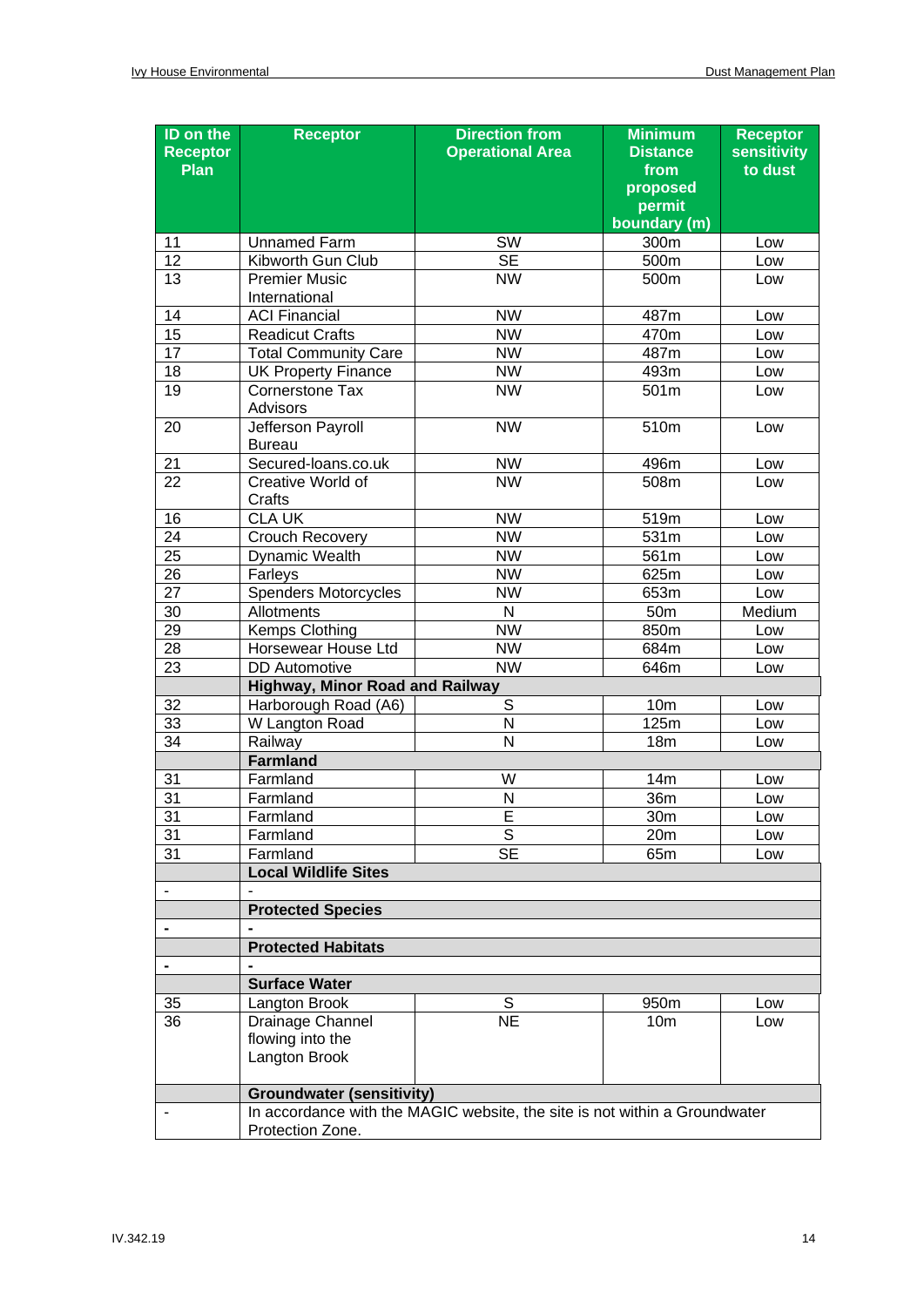#### **4.3 Dust Management**

#### Source/Pathway

The Recycling Operatives will be responsible for undertaking all dust management procedures as per the Dust Management Plan submitted as part of this application.

The effects of dust may be both immediate and long term, presenting a significant burden for the Operator and regulatory agencies. The potential causes of a dust are identified within Section 2.2.4 of Sector Guidance Note 5.06 – Treatment of Hazardous and Non-hazardous waste and are reviewed below with reference to EA guidance and provides an assessment of the source and potential pathway for pollution:

- Open vessels;
- Sampling activities;
- Storage areas (for example bays, stockpiles, lagoons etc);
- The loading and unloading of containers;
- Transferring/bulking up of material from one vessel to another;
- Conveyor systems;
- Poor building containment;
- Potential for by-pass of abatement equipment (to air or water);
- Spillages;
- Accidental loss of containment from failed plant and equipment; and
- Tanker and vessels manhole opening and other access points.

#### **4.4 Agency Guidelines for Management of Fugitive Dust**

The facility is a waste operation under the Environmental Permitting Regulations 2016, and so is subject to Appropriate Measures. The Operator has adopted the relevant measures for dust control as outlined within Agency Guidance 5.06 – Treatment of Hazardous and Non-Hazardous Wastes and has also taken into account the Environment Agency Guidance Document 'Non-hazardous and inert waste: appropriate measures for permitted facilities'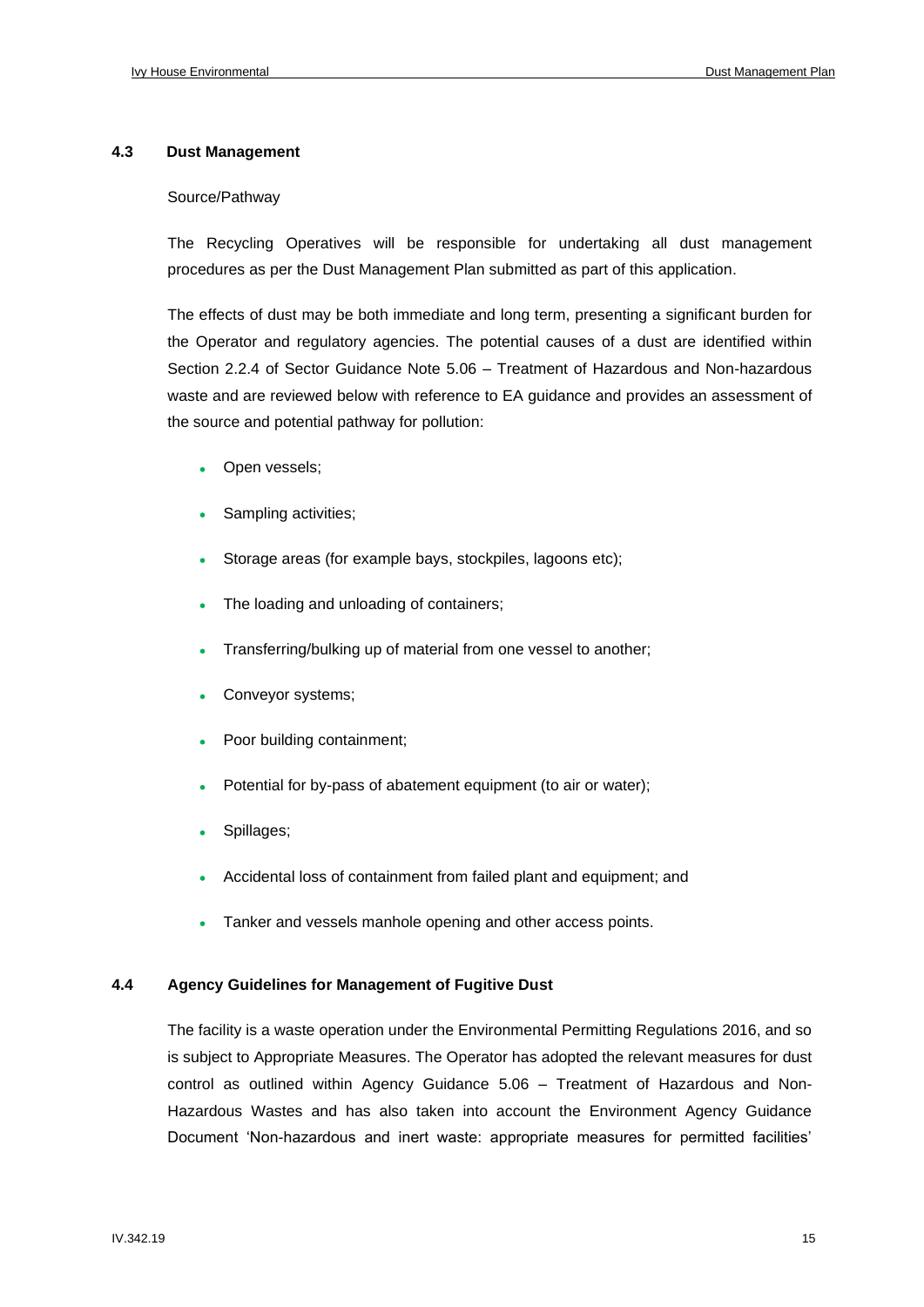which was issued in July 2020 for consultation. The relevant control measures undertaken by the Operator are as follows:

- Covering relevant bays and skips
- Provision of canopies for relevant storage areas;
- Proving coverage for the quarantine area;
- Ensuring stockpiles are situated within the most sheltered areas of the site;
- Provision of wind breaks if required;
- Ensuring minimal handling of material;
- Where dust creation is unavoidable, use of sprays, stockpile management techniques, windbreaks and so on;
- Regular inspection of all infrastructure shall be undertaken;
- Use of bays and skips which are enclosed; and
- Regular housekeeping including cleaning of site equipment shall be undertaken, as and when required.

Additionally, the following control measures may be appropriate for controlling dust from a waste facility:

- Content of material and orientation of long stockpiles in the direction of the prevailing wind;
- Surfacing of roadways; and
- Ensuring vehicles stay on paved areas.

#### **4.5 Suspended Solid Benchmark Emission Values**

Agency Guidance 5.06 – Treatment of Hazardous and Non-hazardous wastes, sets out the benchmark value for particulate to air for fugitive dust emissions is set out in Table 6 as follows: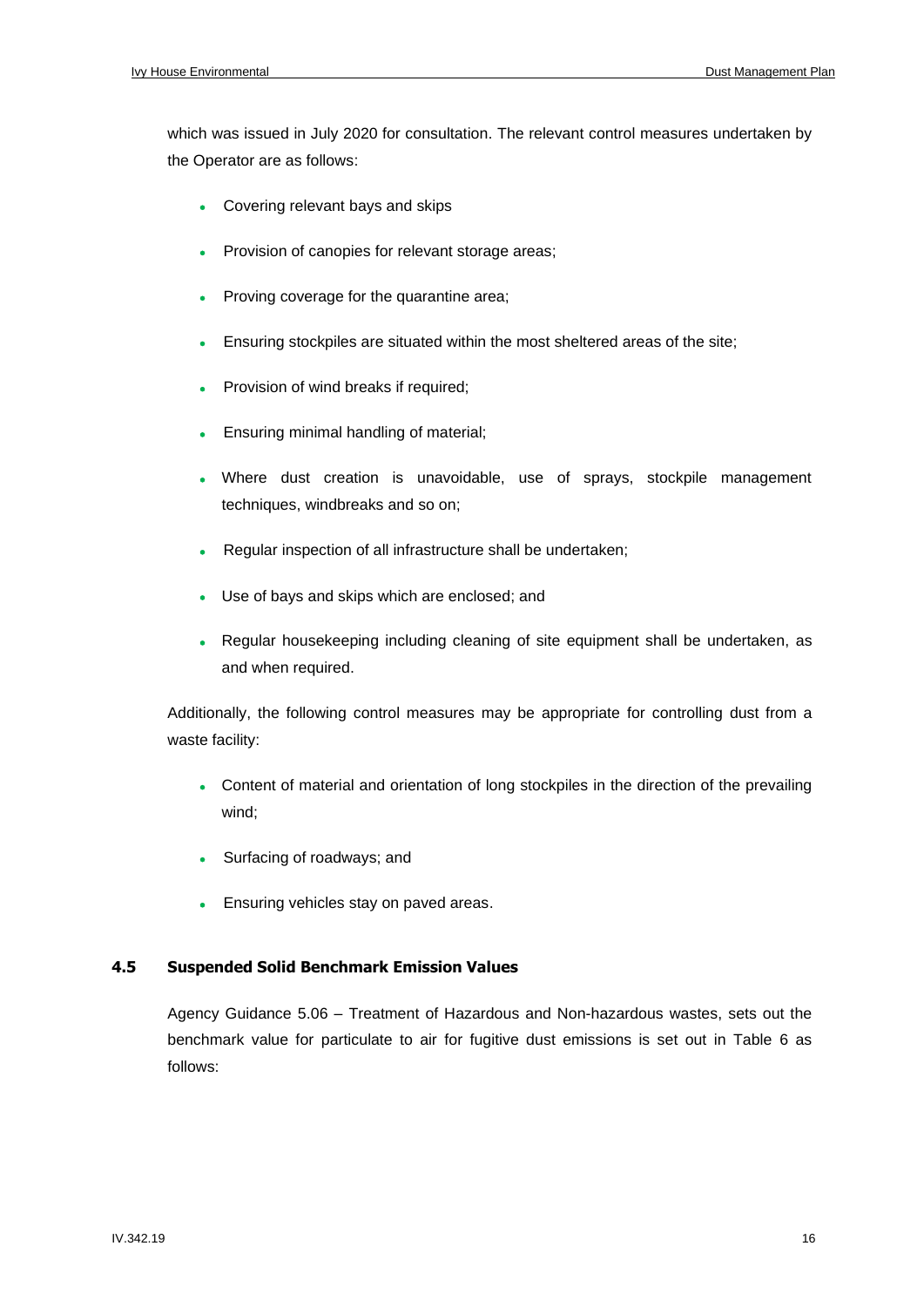| <b>Activity</b>                                                                                | <b>Benchmark Value</b>                                    |
|------------------------------------------------------------------------------------------------|-----------------------------------------------------------|
| Fugitive emissions from equipment, plant<br>buildings, storage yards and materials<br>handling | "No visible dust" criteria may normally be<br>appropriate |

#### **Table 6 – Particulate Benchmarks**

Agency Guidance note M17 sets out emission guidelines for waste sites to ensure that nuisance dust will not impact on sensitive receptors. M17 sets out that dust is not likely to cause a nuisance at sensitive receptors provided it does not exceed 200 mg m<sup>-2</sup> day<sup>-1</sup>.

#### **4.6 Wind Speed and Direction**

The specific risk assessment completed for Dust Fugitive Emissions is detailed in Table 5 below. In many cases there is an inter-relationship between this risk assessment and meteorological conditions, where relevant this has been identified. The pathway is determined by the location of the receptor relative to the site, the distance from the site boundary (m) and the frequency (likelihood) the prevailing wind will blow in the direction of the receptor as determined by historical wind rose data. For this site the weather station at the Pitsford Reservoir has been used as this is the closest weather station to the facility. The wind direction distribution as found on [www.windfinder.com,](http://www.windfinder.com/) is shown below in Figure 1.

#### **Figure 1: Wind Direction of the Waste Transfer Station**

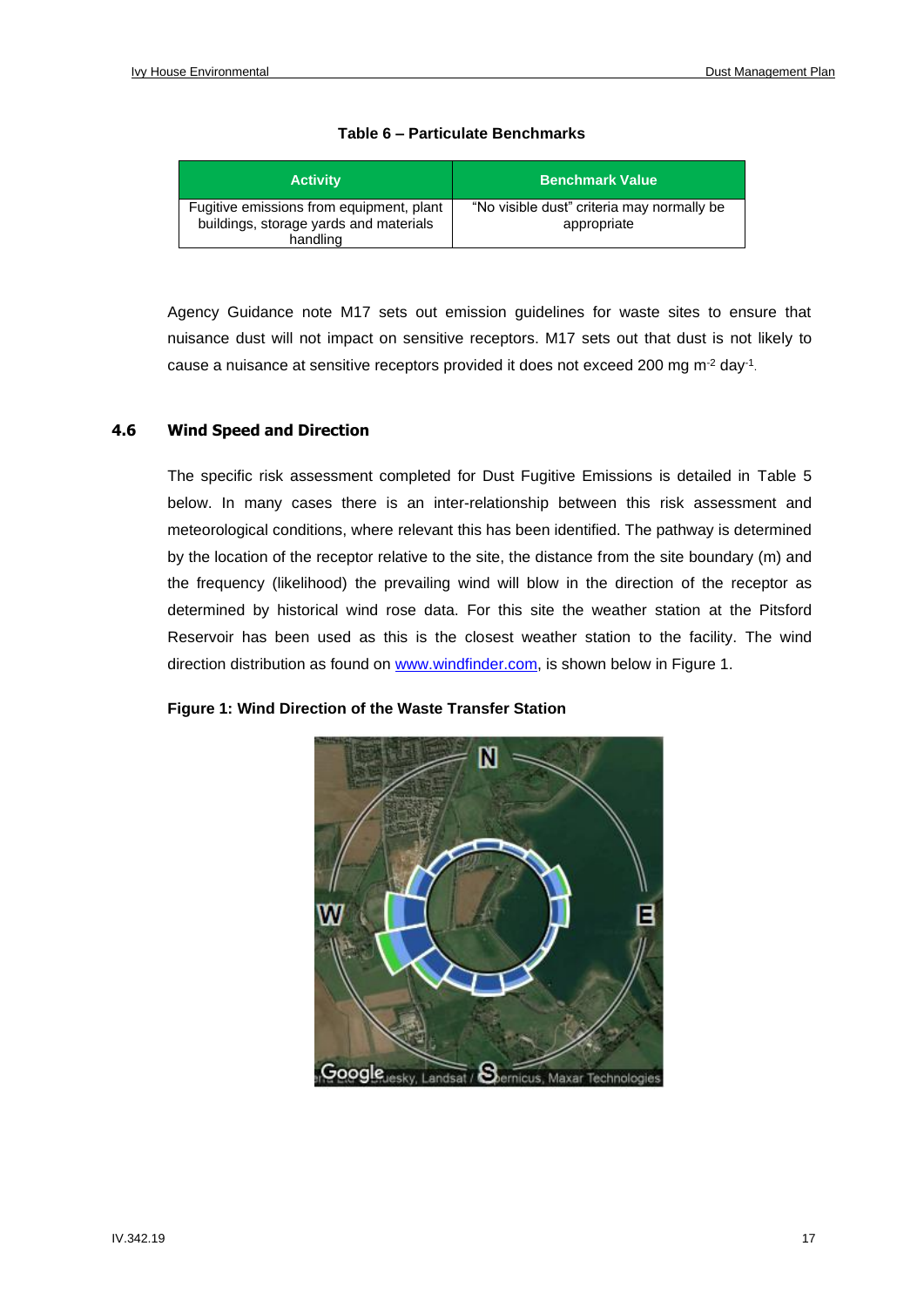The risk assessment in Table 7 represents the risk of exposure to a hazard before mitigating controls are put in place. The probability of exposure is therefore not necessarily a reflection of the severity of the impact on the receptor, which may not be sensitive to the hazard. The severity of the unmitigated consequence presumes the receptor has been exposed to the hazard.

However, if the receptor is unlikely to be exposed, then the overall unmitigated risk is low and vice versa. The mitigated risk is the residual risk presented by the hazard after control measures have been instigated.

This is the most realistic representation of the risk as effective controls will be maintained under the requirements of the environmental permit and LCC's companywide Environmental Management System (EMS).

#### **4.7 Sources and Control of Dust/Particulates**

Potential emissions that may be generated from the site include dust/particulates and include the following:

- Dust/particulates from lorry movements, potential uncovered vehicles carrying dustgenerating waste, or mud on the wheels deposited from vehicles.
- Dust/particulates from tipping and movement of incoming waste.
- Dust/particulates from waste in storage areas.
- Dust/particulates from site roads and surfaces.

Table 7 below outlines the risk, pathway, receptor assessment and provides management techniques to control/mitigate each of the risks.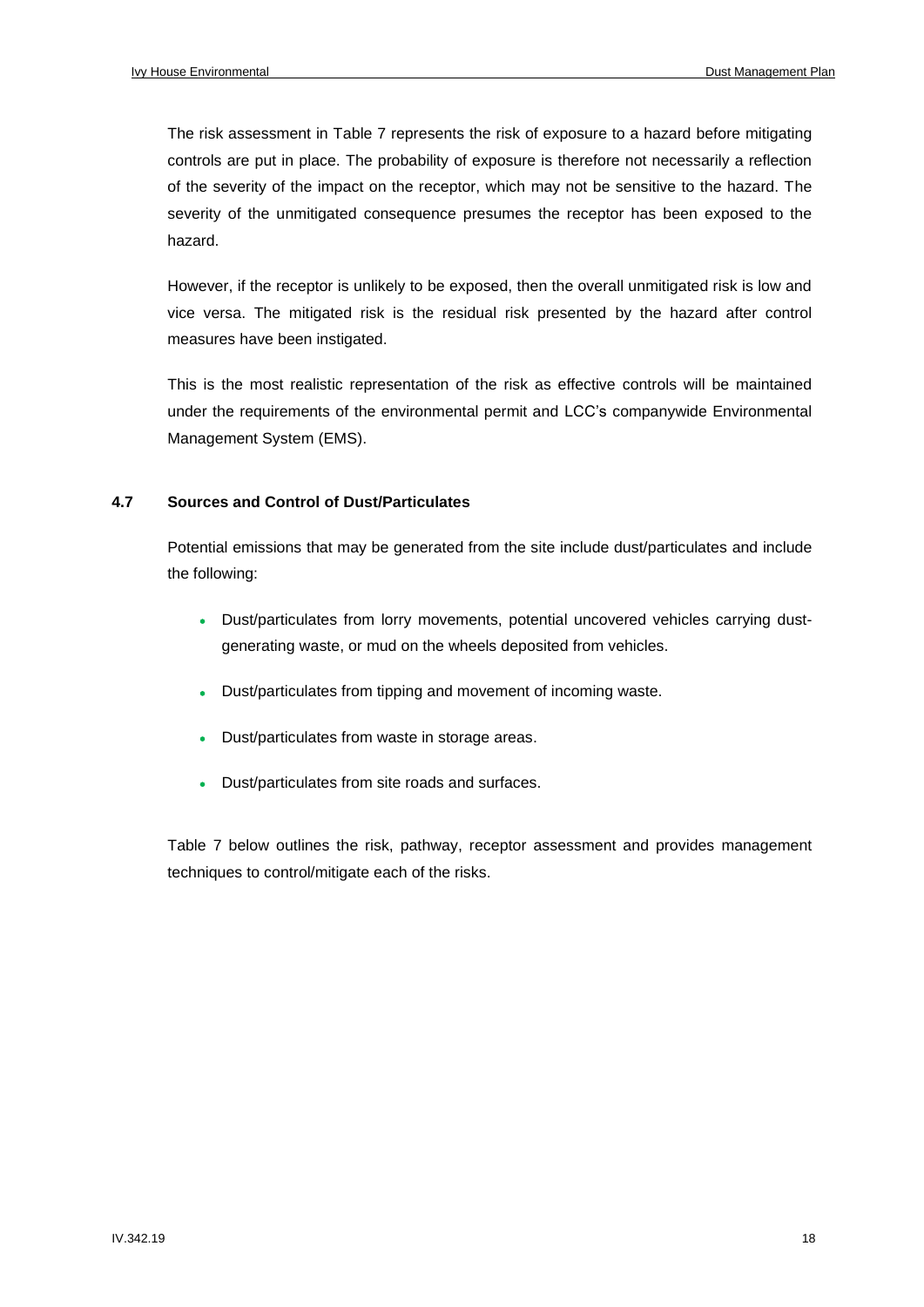#### **Table 7: Dust Emissions Risk Assessment and Management Plan**

| What do you do that can harm and what could |                     |               | <b>Managing the risk</b>                                          | <b>Assessing the risk</b>         |                       |                              |
|---------------------------------------------|---------------------|---------------|-------------------------------------------------------------------|-----------------------------------|-----------------------|------------------------------|
| be harmed?                                  |                     |               |                                                                   |                                   |                       |                              |
| Hazard                                      | Receptor            | Pathway       | <b>Risk Management</b>                                            | Probability of<br><b>Exposure</b> | <b>Consequence</b>    | What is the overall<br>risk? |
| What has the                                | What is at          | How can the   | What measures will you take to reduce the risk? If it occurs -    | How likely is this                | What is the harm that | What is the risk that        |
| potential to                                | risk? What do I     | hazard get to | who is responsible for what?                                      | contact?                          | can be caused?        | still remains? The           |
| cause harm?                                 | wish to             | the receptor? |                                                                   |                                   |                       | balance of probability       |
|                                             | protect?            |               |                                                                   |                                   |                       | and consequence.             |
| To Air                                      |                     |               |                                                                   |                                   |                       |                              |
| <b>Site Surfaces</b>                        | Site Workers        | Atmosphere    | The site will employ good housekeeping criteria and shall be      | Dust could potentially            | Smothering.           | Not significant.             |
| and Equipment                               |                     |               | on a constant lookout for any dust build up or any spills that    | reach the nearby                  |                       |                              |
|                                             | Occupiers of        |               | could lead to fugitive emissions. Any build-up of dust            | dwellings when a                  | Nutrient enrichment.  |                              |
|                                             | Domestic            |               | noticeable on surfaces and equipment will be removed as           | strong wind blows in              |                       |                              |
|                                             | dwellings           |               | soon as is practicable utilising appropriate equipment.           | their direction.                  | Nuisance – dust on    |                              |
|                                             | listed in Table     |               |                                                                   |                                   | cars, clothing,       |                              |
|                                             | 5.                  |               | All site equipment shall be inspected at both the start of the    | Management actions                | vegetation, etc.      |                              |
|                                             |                     |               | work day and the end of the work day to ensure that there is      | should prevent this               |                       |                              |
|                                             | Industrial and      |               | not a build-up of particulates on surfaces and equipment.         | happening.                        |                       |                              |
|                                             | commercial          |               |                                                                   |                                   |                       |                              |
|                                             | premises listed     |               | The site will be manually swept for gross detritus at least daily |                                   |                       |                              |
|                                             | in Table 5.         |               | and more often if needed.                                         |                                   |                       |                              |
|                                             | Users of the        |               | A standpipe located at the back of the Bulking Area will be       |                                   |                       |                              |
|                                             | A6.                 |               | used as a water supply to facilitate dust suppression and         |                                   |                       |                              |
|                                             |                     |               | cleaning of equipment.                                            |                                   |                       |                              |
|                                             |                     |               |                                                                   |                                   |                       |                              |
|                                             |                     |               | The Recycling Operatives will be responsible for monitoring       |                                   |                       |                              |
|                                             |                     |               | conditions and for maintaining the housekeeping schedule, if      |                                   |                       |                              |
|                                             |                     |               | the Recycling Operatives are not available, then a suitably       |                                   |                       |                              |
|                                             |                     |               | qualified person will be designated for that role.                |                                   |                       |                              |
|                                             |                     |               | The Recycling Operatives or designated person will also           |                                   |                       |                              |
|                                             |                     |               | consider stopping operations at the site if operations are found  |                                   |                       |                              |
|                                             |                     |               | be causing unacceptable fugitive emissions (as<br>to              |                                   |                       |                              |
|                                             |                     |               | substantiated by the Environment Agency).                         |                                   |                       |                              |
| Vehicle                                     | <b>Site Workers</b> | Atmosphere    | All waste delivery vehicles that arrive in the Bulking Area will  | Dust could potentially            | Smothering.           | Not significant.             |
| <b>Movements</b>                            |                     |               | be covered (sheeted or netted) or be within fully enclosed        | reach the nearby                  |                       |                              |
|                                             | Occupiers of        |               | vehicles, as will all vehicles that remove waste from the site.   | dwellings when a                  | Nutrient enrichment.  |                              |
|                                             | Domestic            |               |                                                                   | strong wind blows in              |                       |                              |
|                                             | dwellings           |               | A standpipe located at the back of the Bulking Area will be       | their direction.                  | Nuisance - dust on    |                              |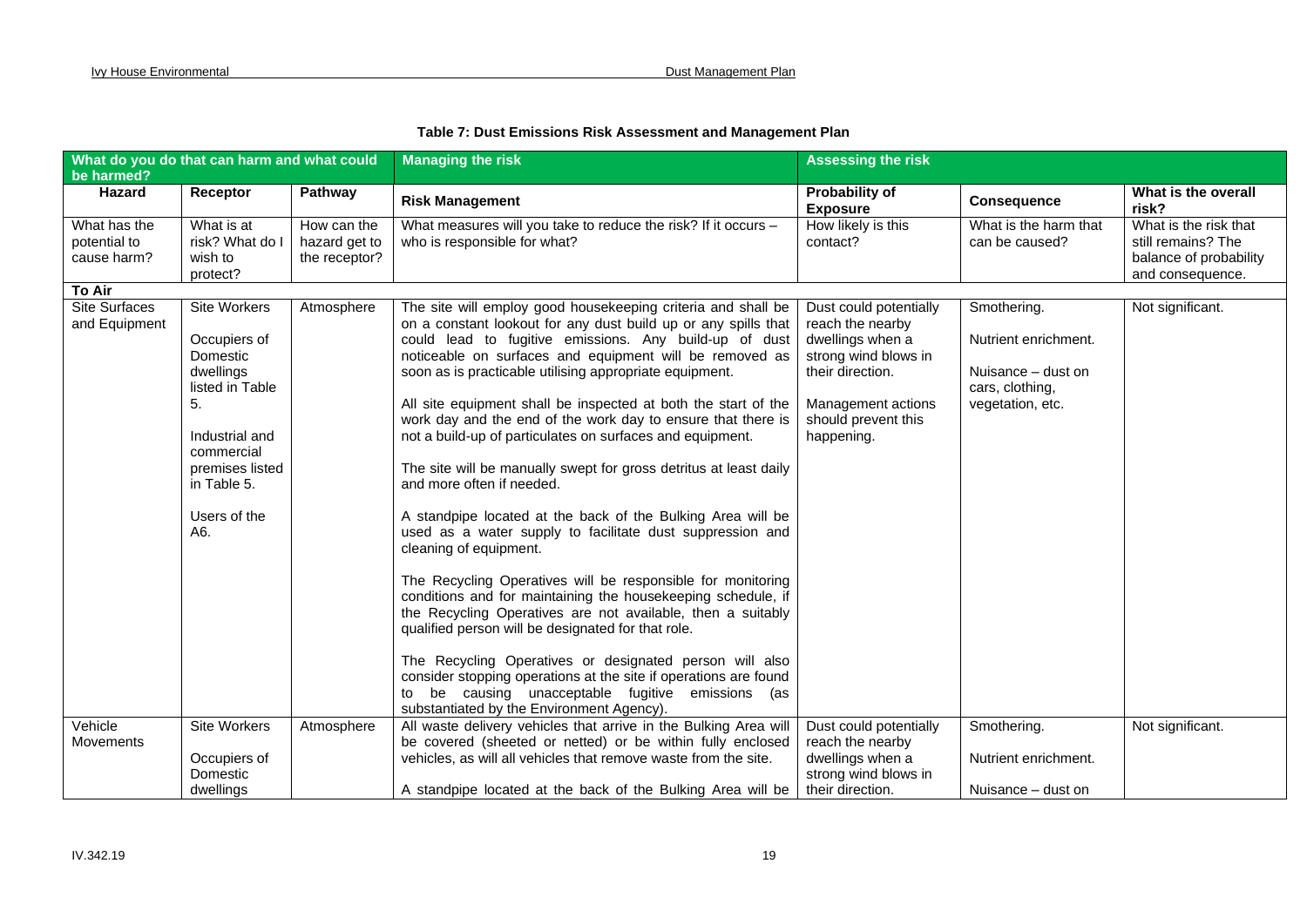| What do you do that can harm and what could<br>be harmed? |                                                      |                                               | <b>Managing the risk</b>                                                                                                                                                                                                                                                                                                                                                                                                                                                                         | <b>Assessing the risk</b>                                                              |                                         |                                                                                           |
|-----------------------------------------------------------|------------------------------------------------------|-----------------------------------------------|--------------------------------------------------------------------------------------------------------------------------------------------------------------------------------------------------------------------------------------------------------------------------------------------------------------------------------------------------------------------------------------------------------------------------------------------------------------------------------------------------|----------------------------------------------------------------------------------------|-----------------------------------------|-------------------------------------------------------------------------------------------|
| Hazard                                                    | Receptor                                             | Pathway                                       | <b>Risk Management</b>                                                                                                                                                                                                                                                                                                                                                                                                                                                                           | <b>Probability of</b><br><b>Exposure</b>                                               | <b>Consequence</b>                      | What is the overall<br>risk?                                                              |
| What has the<br>potential to<br>cause harm?               | What is at<br>risk? What do I<br>wish to<br>protect? | How can the<br>hazard get to<br>the receptor? | What measures will you take to reduce the risk? If it occurs -<br>who is responsible for what?                                                                                                                                                                                                                                                                                                                                                                                                   | How likely is this<br>contact?                                                         | What is the harm that<br>can be caused? | What is the risk that<br>still remains? The<br>balance of probability<br>and consequence. |
|                                                           | listed in Table<br>5.                                |                                               | used as a water supply to dampen the site roads if deemed<br>necessary.                                                                                                                                                                                                                                                                                                                                                                                                                          | Management actions<br>should prevent this                                              | cars, clothing,<br>vegetation, etc      |                                                                                           |
|                                                           | Industrial and<br>commercial<br>premises listed      |                                               | A speed limit of no more than 10mph will be enforced onsite to<br>prevent the disturbance of dust.                                                                                                                                                                                                                                                                                                                                                                                               | happening.                                                                             |                                         |                                                                                           |
|                                                           | in Table 5.                                          |                                               | There are procedures in place on site to monitor and prevent<br>idling of plant and machinery/vehicles when not in use. Each<br>plant has a tracker fitted that will monitor when it is<br>operational, and its use is monitored and reviewed on a<br>regular basis. This is good practice in order to improve<br>efficiency of the plant and fuel consumption. The anti-idling<br>procedures are communicated to site staff during tool box<br>talks, site meeting, new starter induction, etc. |                                                                                        |                                         |                                                                                           |
| Waste received<br>in the Bulking<br>Area                  | <b>Site Workers</b><br>Occupiers of<br>Domestic      | Atmosphere                                    | Waste will be unloaded in the relevant bay where it will be<br>inspected. If waste which is received will give rise to dust<br>emissions, the waste will be dampened down to control<br>fugitive emissions.                                                                                                                                                                                                                                                                                      | Dust could potentially<br>reach the nearby<br>dwellings when a<br>strong wind blows in | Smothering.<br>Nutrient enrichment.     | Not significant.                                                                          |
|                                                           | dwellings<br>listed in Table                         |                                               | Note that all bays in the Bulking Area will be provided with a                                                                                                                                                                                                                                                                                                                                                                                                                                   | their direction.                                                                       | Nuisance - dust on<br>cars, clothing,   |                                                                                           |
|                                                           | 5.<br>Industrial and                                 |                                               | canopy cover to prevent dust emissions.                                                                                                                                                                                                                                                                                                                                                                                                                                                          | Management actions<br>should prevent this                                              | vegetation, etc.                        |                                                                                           |
|                                                           | commercial<br>premises listed<br>in Table 5.         |                                               |                                                                                                                                                                                                                                                                                                                                                                                                                                                                                                  | happening.                                                                             |                                         |                                                                                           |
| Storage of<br>Waste                                       | Site Workers                                         | Atmosphere                                    | Materials will be stored in accordance with Drawing No.<br>M00460-MAB-00-ZZ-DR-A-1101-S4-P02.                                                                                                                                                                                                                                                                                                                                                                                                    | Dust could potentially<br>reach the nearby                                             | Smothering.                             | Not significant.                                                                          |
|                                                           | Occupiers of<br>Domestic                             |                                               | A standpipe located at the back of the Bulking Area will be                                                                                                                                                                                                                                                                                                                                                                                                                                      | dwellings when a<br>strong wind blows in                                               | Nutrient enrichment.                    |                                                                                           |
|                                                           | dwellings<br>listed in Table                         |                                               | used as a water supply to mist the waste piles when required.                                                                                                                                                                                                                                                                                                                                                                                                                                    | their direction.                                                                       | Nuisance - dust on<br>cars, clothing,   |                                                                                           |
|                                                           | 5.                                                   |                                               | The main area withing the Recycling & Household Waste Site<br>where waste containers are held is situated under a canopy,                                                                                                                                                                                                                                                                                                                                                                        | Management actions<br>should prevent this                                              | vegetation, etc                         |                                                                                           |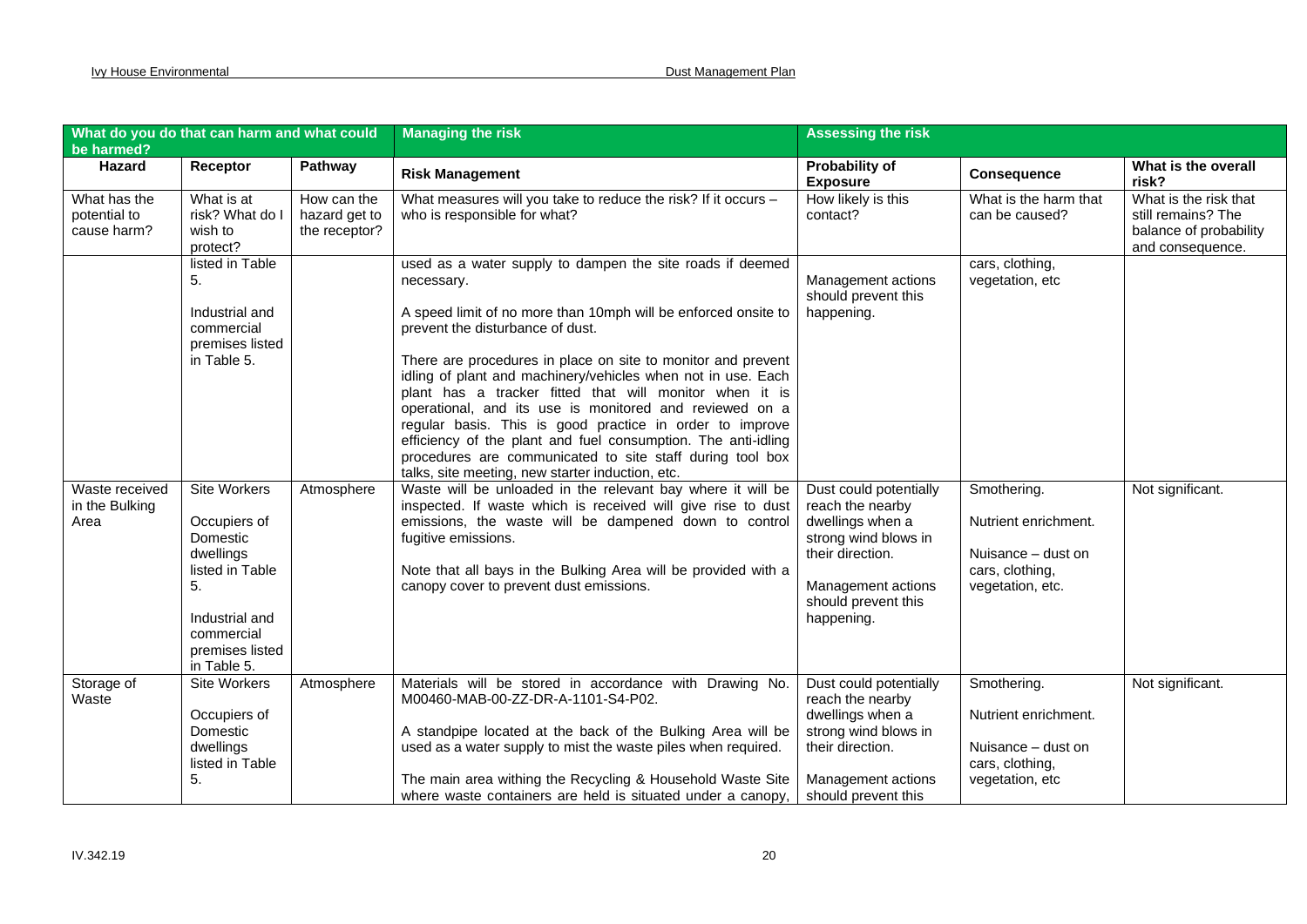| What do you do that can harm and what could<br>be harmed? |                                                                                                                                                                         |                                               | <b>Managing the risk</b>                                                                                                                                                                                                                                                                                                                                                                                                                                                                                                                                                                                                                                                                                                                                                                                                                                                                                    | <b>Assessing the risk</b>                                                                                                                                             |                                                                                                  |                                                                                           |
|-----------------------------------------------------------|-------------------------------------------------------------------------------------------------------------------------------------------------------------------------|-----------------------------------------------|-------------------------------------------------------------------------------------------------------------------------------------------------------------------------------------------------------------------------------------------------------------------------------------------------------------------------------------------------------------------------------------------------------------------------------------------------------------------------------------------------------------------------------------------------------------------------------------------------------------------------------------------------------------------------------------------------------------------------------------------------------------------------------------------------------------------------------------------------------------------------------------------------------------|-----------------------------------------------------------------------------------------------------------------------------------------------------------------------|--------------------------------------------------------------------------------------------------|-------------------------------------------------------------------------------------------|
| Hazard                                                    | Receptor                                                                                                                                                                | Pathway                                       | <b>Risk Management</b>                                                                                                                                                                                                                                                                                                                                                                                                                                                                                                                                                                                                                                                                                                                                                                                                                                                                                      | <b>Probability of</b><br><b>Exposure</b>                                                                                                                              | <b>Consequence</b>                                                                               | What is the overall<br>risk?                                                              |
| What has the<br>potential to<br>cause harm?               | What is at<br>risk? What do I<br>wish to<br>protect?                                                                                                                    | How can the<br>hazard get to<br>the receptor? | What measures will you take to reduce the risk? If it occurs -<br>who is responsible for what?                                                                                                                                                                                                                                                                                                                                                                                                                                                                                                                                                                                                                                                                                                                                                                                                              | How likely is this<br>contact?                                                                                                                                        | What is the harm that<br>can be caused?                                                          | What is the risk that<br>still remains? The<br>balance of probability<br>and consequence. |
|                                                           | Industrial and<br>commercial<br>premises listed<br>in Table 5.                                                                                                          |                                               | as are the bays in the Bulking Area. There will be a minimum<br>of 0.5m freeboard maintained in bays in the Bulking Area at all<br>times to prevent wind whipping.<br>If it becomes apparent that the storage of the waste will cause<br>an impact on nearby receptors, the Recycling Operatives or<br>person who has designated authority, may determine<br>operations are to cease with regards to receiving wastes. If<br>this situation occurs, delivery vehicles will be redirected from<br>the site.<br>If dust from stockpiles does become an operational issue at<br>the site, the Recycling Operatives or Area Supervisor will<br>review the site infrastructure.                                                                                                                                                                                                                                  | happening.                                                                                                                                                            |                                                                                                  |                                                                                           |
| Handling of<br><b>Materials</b><br>(transfer)<br>Mud      | Site Workers<br>Occupiers of<br>Domestic<br>dwellings<br>listed in Table<br>5.<br>Industrial and<br>commercial<br>premises listed<br>in Table 5.<br>Users of the<br>A6. | Atmosphere                                    | The Operator will ensure drop heights are minimised while<br>transferring material around the site, including when depositing<br>material within the Bulking Area and within the Recycling and<br>Household Waste Site area. Additionally, wastes may be<br>dampened prior to them being moved.<br>If it is deemed that the handling of wastes is likely to cause an<br>unacceptable impact at offsite receptors, the Operator will<br>suspend all handling of materials and delivery vehicles will be<br>diverted.<br>All waste delivery vehicles that arrive in the Bulking Area will<br>be covered (sheeted or netted) or be within fully enclosed<br>vehicles, as will all vehicles that remove waste from the site.<br>No treatment of waste will take place on site apart from<br>manual sorting and manual separation. In addition, the site is<br>designed so as to avoid double handling of waste. | Dust could potentially<br>reach the nearby<br>dwellings when a<br>strong wind blows in<br>their direction.<br>Management actions<br>should prevent this<br>happening. | Smothering.<br>Nutrient enrichment.<br>Nuisance - dust on<br>cars, clothing,<br>vegetation, etc. | Not significant.                                                                          |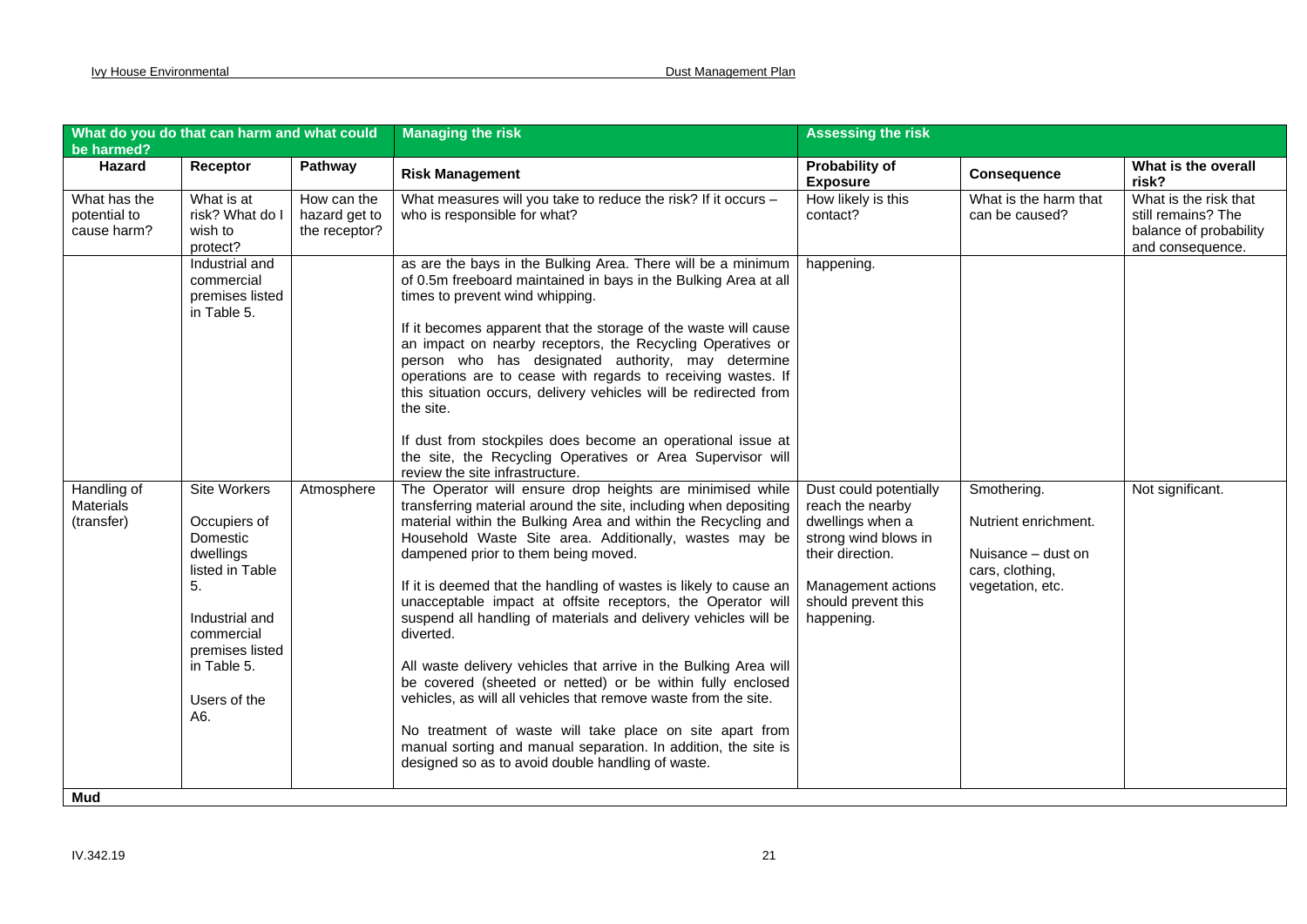| What do you do that can harm and what could<br>be harmed? |                                                                                                                                                                                |                                               | <b>Managing the risk</b>                                                                                                                                                                                                                                                                                                                                                                                                                                   | <b>Assessing the risk</b>                |                                                                                                                     |                                                                                                 |
|-----------------------------------------------------------|--------------------------------------------------------------------------------------------------------------------------------------------------------------------------------|-----------------------------------------------|------------------------------------------------------------------------------------------------------------------------------------------------------------------------------------------------------------------------------------------------------------------------------------------------------------------------------------------------------------------------------------------------------------------------------------------------------------|------------------------------------------|---------------------------------------------------------------------------------------------------------------------|-------------------------------------------------------------------------------------------------|
| Hazard                                                    | Receptor                                                                                                                                                                       | Pathway                                       | <b>Risk Management</b>                                                                                                                                                                                                                                                                                                                                                                                                                                     | <b>Probability of</b><br><b>Exposure</b> | <b>Consequence</b>                                                                                                  | What is the overall<br>risk?                                                                    |
| What has the<br>potential to<br>cause harm?               | What is at<br>risk? What do I<br>wish to<br>protect?                                                                                                                           | How can the<br>hazard get to<br>the receptor? | What measures will you take to reduce the risk? If it occurs -<br>who is responsible for what?                                                                                                                                                                                                                                                                                                                                                             | How likely is this<br>contact?           | What is the harm that<br>can be caused?                                                                             | What is the risk that<br>still remains? The<br>balance of probability<br>and consequence.       |
| Mud from<br>vehicle<br>movements                          | Local roads                                                                                                                                                                    | Tracked on<br>vehicle<br>wheels.              | The proposed activity is unlikely to lead to mud from vehicle<br>movements due to the housekeeping measures in place.<br>The site's surface is easy to clean/sweep $-$ concrete surfacing<br>and tarmac roads.<br>The site will be manually swept for gross detritus at least daily<br>and more often if needed.<br>In the event that mud is deposited on the road, a road<br>sweeper may be utilised.                                                     | Unlikely due to<br>measures in place     | Local nuisance.<br>Mud on roads is<br>unsightly and can<br>increase the likelihood<br>of road traffic<br>accidents. | Not significant.                                                                                |
| Litter                                                    |                                                                                                                                                                                |                                               |                                                                                                                                                                                                                                                                                                                                                                                                                                                            |                                          |                                                                                                                     |                                                                                                 |
| Windblown litter                                          | <b>Site Workers</b><br>Occupiers of<br>Domestic<br>dwellings<br>listed in Table<br>5.<br>Industrial and<br>commercial<br>premises listed<br>in Table 5.<br>Users of the<br>A6. | Air                                           | The proposed activities are unlikely to cause litter. The skips<br>will be enclosed on four sides and canopies or covers will be<br>provided for those wastes which could be subject to wind whip,<br>including the Bulking Area.<br>A vigilant watch for litter will be undertaken by site operatives.<br>In the unlikely event that litter is generated by the activity, the<br>Recycling Operatives will implement a litter collection as<br>necessary. | Unlikely due to<br>measures in place.    | Local nuisance                                                                                                      | Not significant due to<br>nature of waste<br>received and<br>management<br>techniques employed. |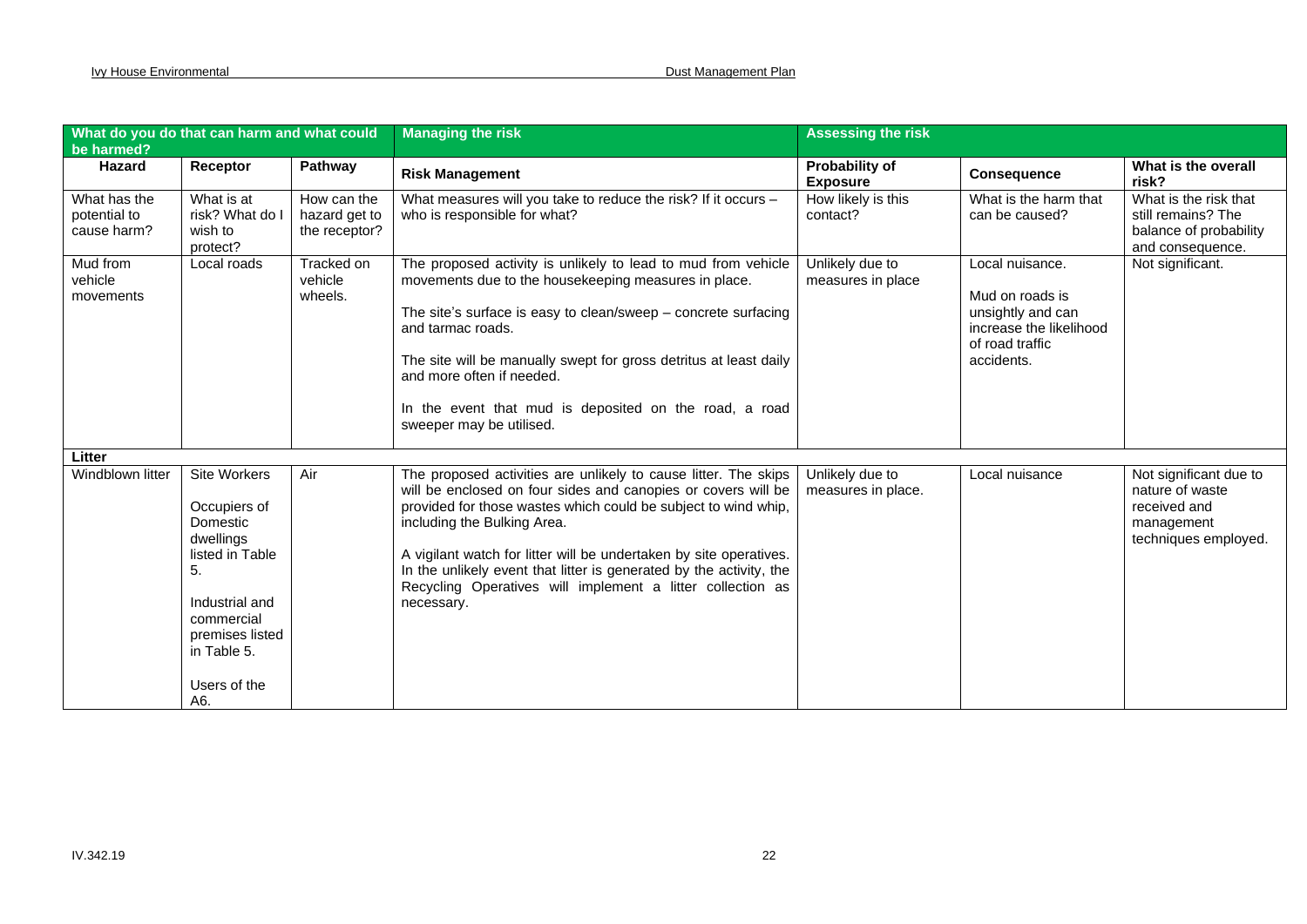#### **4.8 Housekeeping**

The site is visually inspected for any presence of dust on surfaces daily and manually swept for gross detritus at least daily and more often if needed. A mechanical sweeper will be used to sweep the site on as required basis.

Table 8 below details the housekeeping schedule that is in place.

#### **Table 8: Housekeeping schedule.**

| <b>Frequency</b> | <b>Action</b>                                                                                                                                |
|------------------|----------------------------------------------------------------------------------------------------------------------------------------------|
| Daily            | Visual inspection for dust on surfaces and plant - any actions required that<br>are not part of daily routine are recorded in the daily log. |
|                  | Manual sweeping/shovelling of debris from site surfaces.                                                                                     |
| As required      | Road sweeper deployed to clean up all site surfaces.                                                                                         |
|                  | Maintenance of concrete surfaces.                                                                                                            |
|                  | Additional damping down of wastes during periods of prolonged dry<br>weather if the waste is being stored for significant periods of time.   |

#### **4.9 Proposed Monitoring Requirements**

M17 sets out that dust should be monitored at sensitive receptors. As the site does not have any sensitive receptors within relevant distance of the site, a specific 'off-site' monitoring is not considered to be required above that expected to be undertaken as part of normal day-today operations. In addition, if complaints are received, the Operator will follow the complaints procedure in Appendix B which will act to identify the cause of the odour and then link it back to the site operations being undertaken at the time.

As this is a live working document, the Operator can revise this OMP as necessary and put in place additional control measures as required, including revising the site layout, undertaking odour monitoring, reviewing waste acceptance procedures and investigating the need for odour abatement equipment.

#### **4.10 Unfavourable conditions**

Unfavourable conditions are limited to flooding, high winds and prolonged dry weather events. In the case of flooding on the site, operations will be reduced until the flooding has receded, the infrastructure checked and it is safe to re-commence full operations. High winds and prolonged dry weather management techniques are explained in the section below.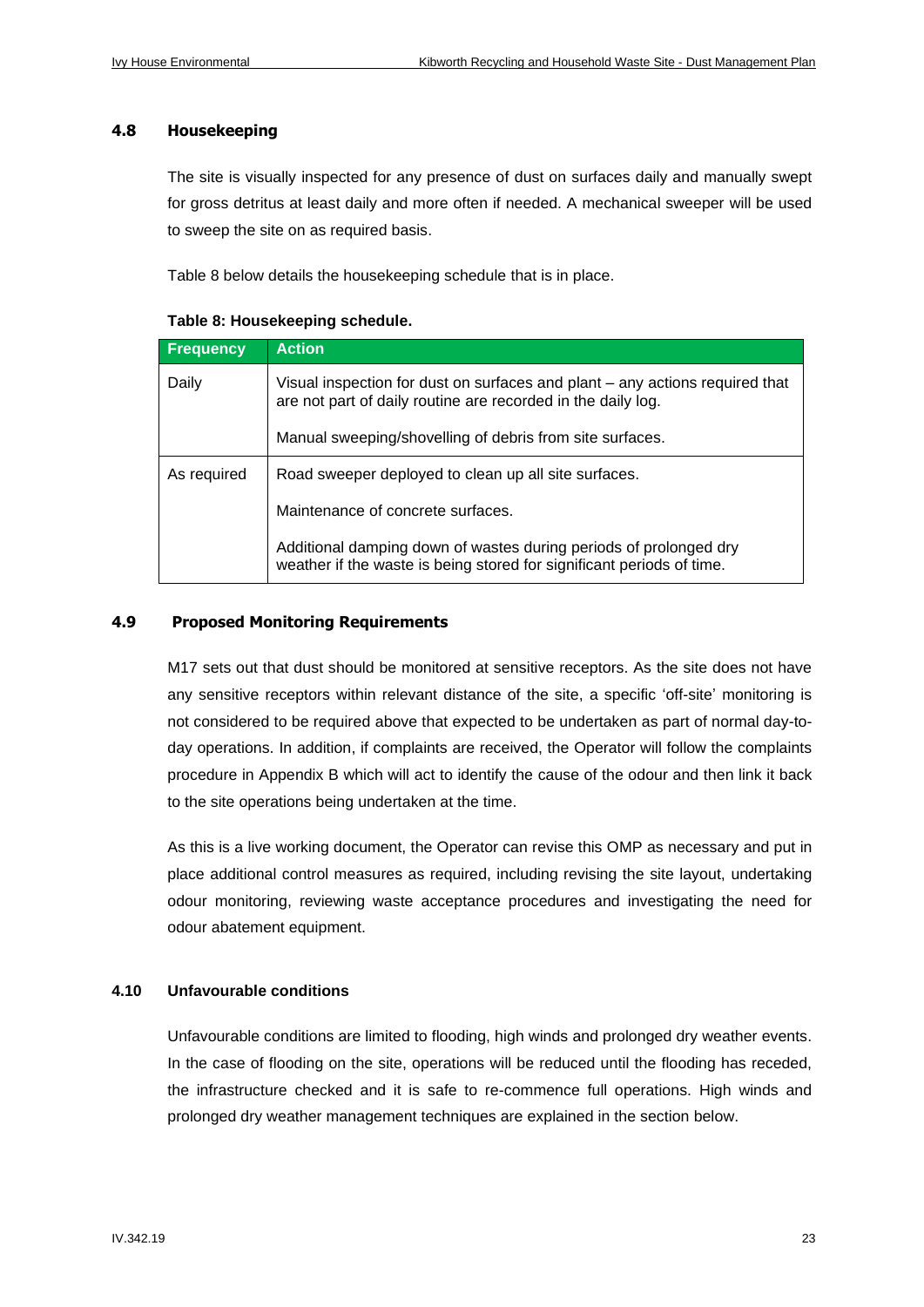#### High winds and prolonged dry weather

The site has been designed to be able to handle the proposed waste streams during high wind events. The wastes will not be left open to the elements as appropriate infrastructure in the form of RoRos, enclosed containers and canopied bays are to be provided.

Waste streams that are stored within the Bulking Area are placed within bays which are equipped with canopies and a minimum 0.5 m freeboard will be maintained to prevent wind whipping. In addition, waste which are to be received within the Recycling & Household Waste Site area are placed withing RoRos with an appropriated freeboard as per the above. Furthermore, particularly dusty waste can be stored within enclosed RoRos. Wastes which have a high dust potential have been identified in Table 3 above.

In the event of prolonged dry weather, the activities will be assessed by the Recycling Operatives. If any activities are identified as having a high probability of spreading dust beyond the site boundary these activities will be managed to prevent the dust escaping the site. This will involve the deploying of additional mitigation measures, i.e. covering of the waste, increasing the freeboard for those wastes stored externally, dampening the wastes stored externally, prioritising removal off site, etc.

If, after deploying the additional mitigation measures identified above, the identified activity is still causing dust emissions, it will be paused until the weather improves.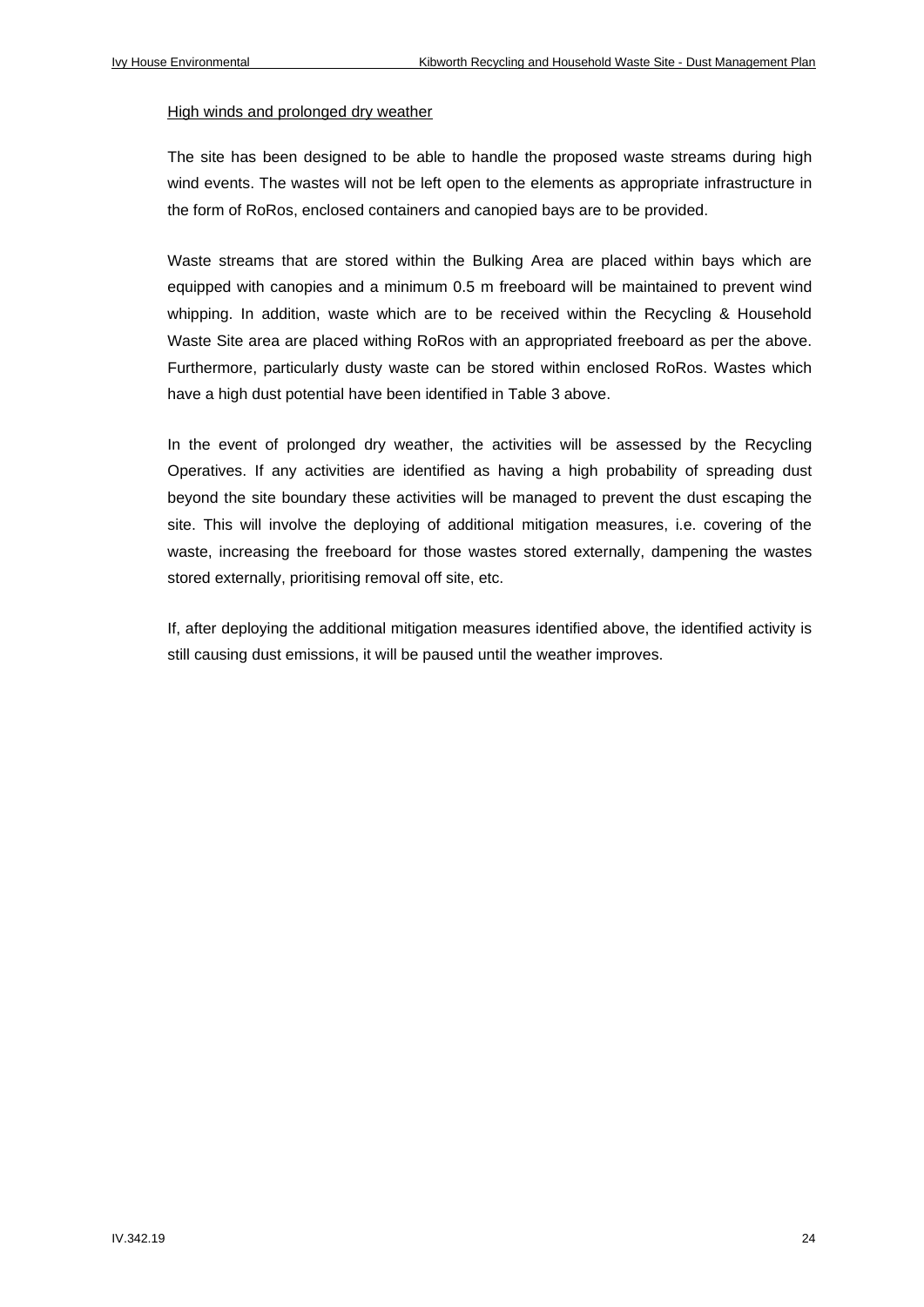#### **5.0 CONCLUSION**

Kibworth Recycling and household Waste Site is operated by LCC and is situated within a rural setting. The facility is not considered to be within close proximity to sensitive receptors and is not within an Air Quality Management Zone.

The information contained within the assessment detailed in Table 7 above indicates that site activities are unlikely to cause any disturbance due to the storage and management techniques employed by the applicant. The management techniques will ensure that any fugitive emissions will be adequately contained and managed.

Due to the above measures, we conclude that it is unlikely that local receptors will be impacted by the proposal.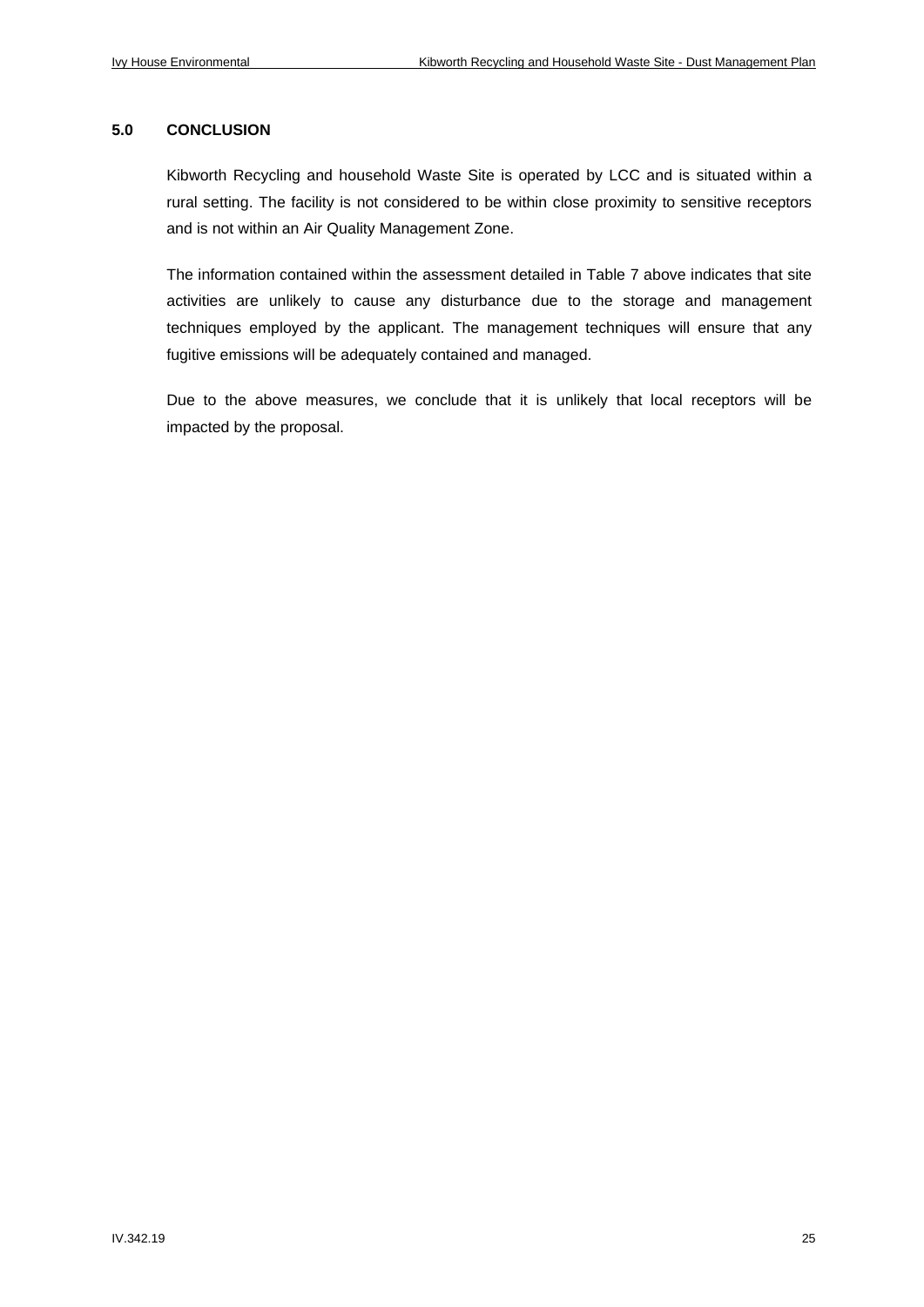# **Appendix A – Environmental Permit Boundary site plan, ref. M00460-MAB-00-ZZ-DR-A-1100-S4-P02**

**(Forwarded under separate cover)**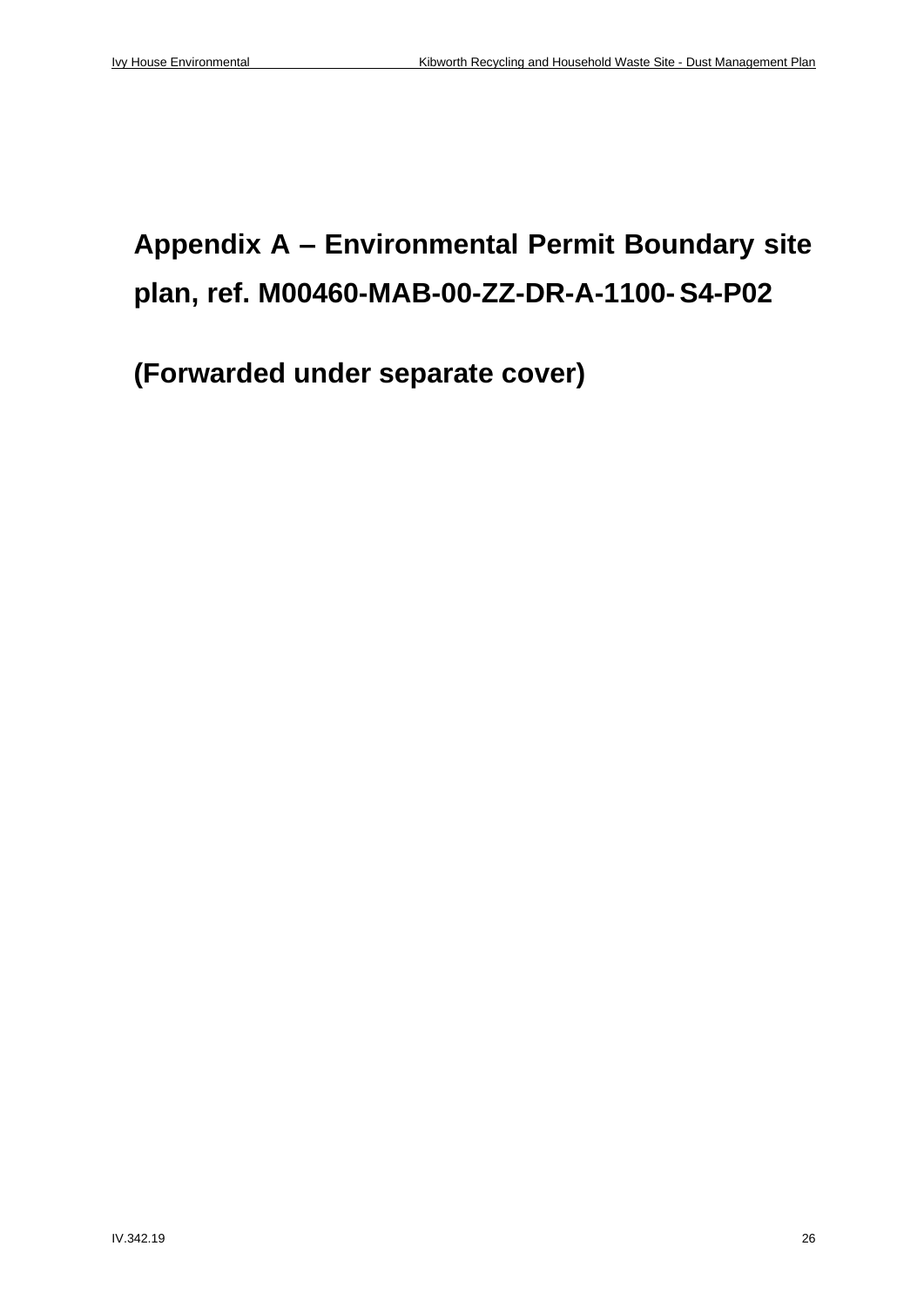# **Appendix B - Site Layout Plan, ref. M00460-MAB-00-ZZ-DR-A-1101-S4-P02**

**(Forwarded under separate cover)**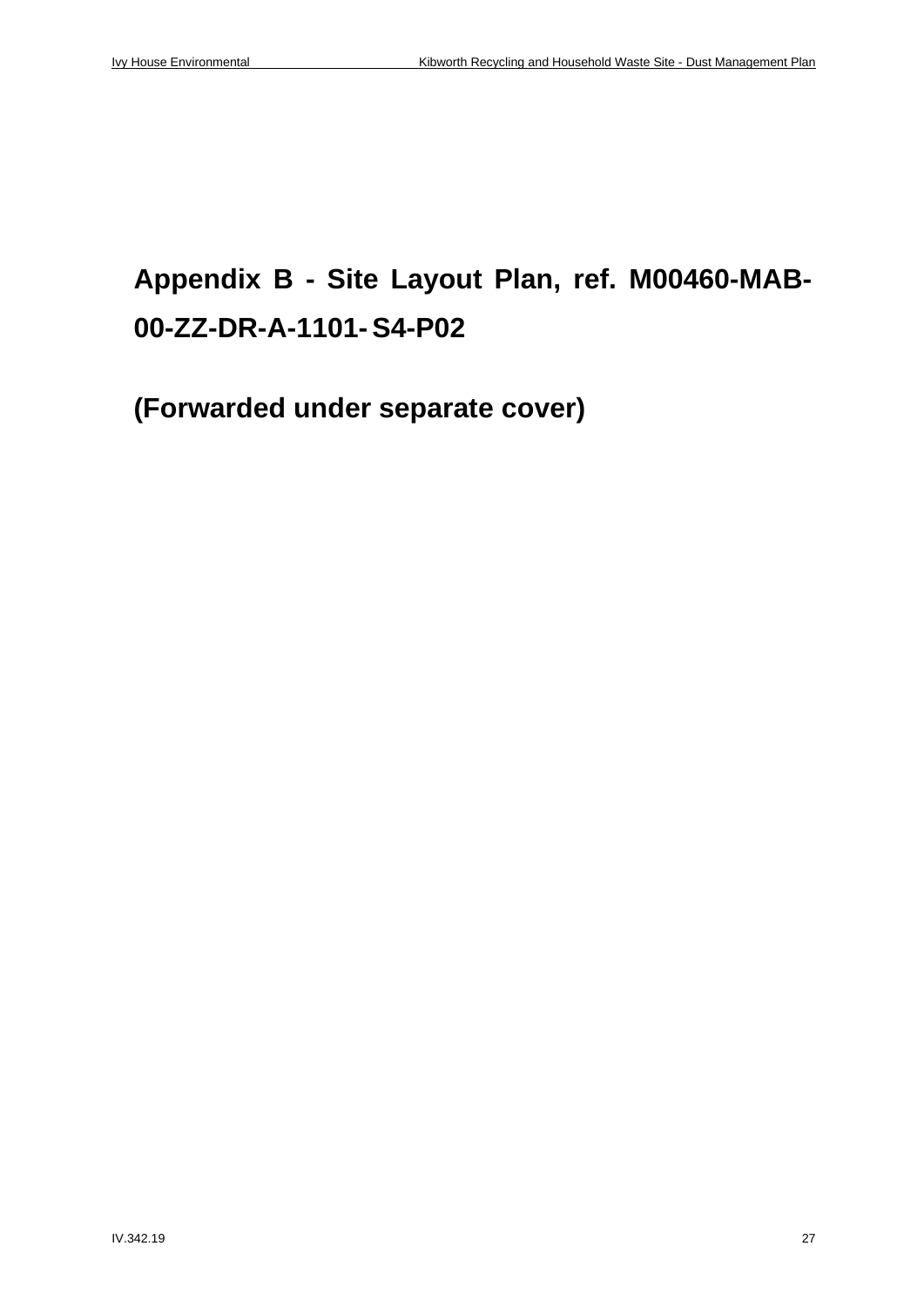### **Appendix C – List of Permitted Waste**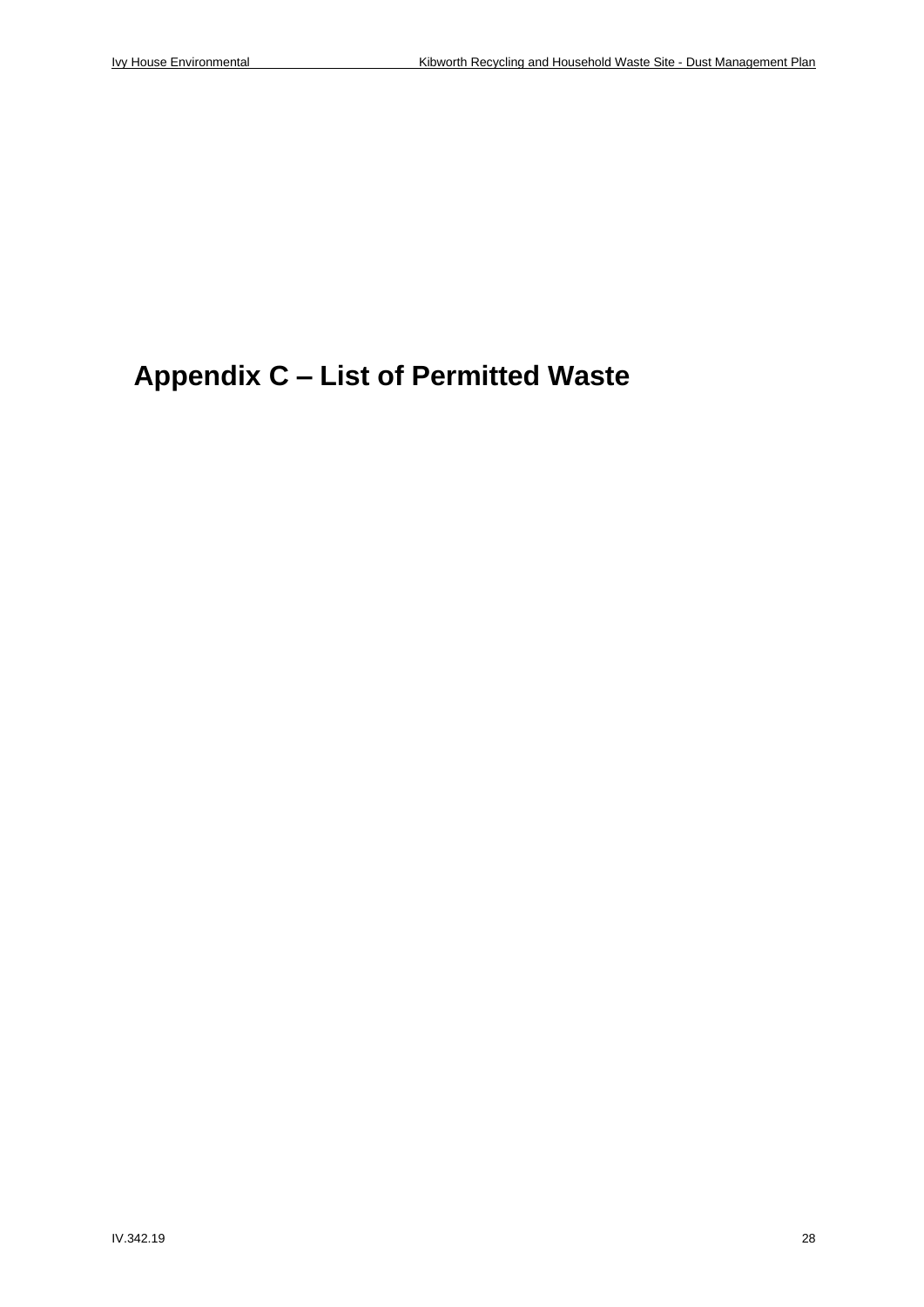| <b>EWC</b><br><b>Code</b> | <b>Description</b>                                                                                     | <b>Dust</b><br>potential |  |  |
|---------------------------|--------------------------------------------------------------------------------------------------------|--------------------------|--|--|
| 02                        | <b>WASTES FROM AGRICULTURE, HORTICULTURE,</b>                                                          |                          |  |  |
|                           | <b>AQUACULTURE, FORESTRY, HUNTING AND FISHING,</b>                                                     |                          |  |  |
|                           | <b>FOOD PREPARATION AND PROCESSING</b>                                                                 |                          |  |  |
| 02 01                     | wastes from agriculture, horticulture, aquaculture, forestry,                                          |                          |  |  |
|                           | hunting and fishing                                                                                    |                          |  |  |
| 02 01 03                  | plant-tissue waste                                                                                     | Low                      |  |  |
| 02 01 04                  | waste plastics (except packaging)                                                                      | Low                      |  |  |
| 02 01 07                  | wastes from forestry                                                                                   | Low                      |  |  |
| 02 01 10                  | waste metal                                                                                            | Low                      |  |  |
| 02 02                     | wastes from the preparation and processing of meat, fish<br>and other foods of animal origin           |                          |  |  |
| 02 02 03                  | materials unsuitable for consumption or processing                                                     | Low                      |  |  |
| 02 03                     | wastes from fruit, vegetables, cereals, edible oils, cocoa,                                            |                          |  |  |
|                           | coffee, tea and tobacco preparation and processing;                                                    |                          |  |  |
|                           | conserve production; yeast and yeast extract production,                                               |                          |  |  |
|                           | molasses preparation and fermentation                                                                  |                          |  |  |
| 02 03 04                  | materials unsuitable for consumption or processing                                                     | Low                      |  |  |
| 02 04                     | wastes from sugar processing                                                                           |                          |  |  |
| 02 04 01                  | soil from cleaning and washing beet                                                                    | Medium                   |  |  |
| 02 05                     | wastes from the dairy products industry                                                                |                          |  |  |
| 02 05 01                  | materials unsuitable for consumption or processing                                                     | Low                      |  |  |
| 02 06                     | wastes from the baking and confectionery industry                                                      |                          |  |  |
| 02 06 01                  | materials unsuitable for consumption or processing                                                     | Low                      |  |  |
| 02 06 02                  | wastes from preserving agents                                                                          | Low                      |  |  |
| 03                        | <b>WASTES FROM WOOD PROCESSING AND THE</b>                                                             |                          |  |  |
|                           | <b>PRODUCTION OF PANELS AND FURNITURE, PULP, PAPER</b>                                                 |                          |  |  |
|                           | <b>AND CARDBOARD</b>                                                                                   |                          |  |  |
| 03 01                     | wastes from wood processing and the production of panels<br>and furniture                              |                          |  |  |
| 03 01 01                  | waste bark and cork                                                                                    | Low                      |  |  |
| $\overline{03}$ 01 04*    | sawdust, shavings, cuttings, wood, particle board and veneer                                           | High                     |  |  |
|                           | containing hazardous substances                                                                        |                          |  |  |
| 03 01 05                  | sawdust, shavings, cuttings, wood, particle board and veneer<br>other than those mentioned in 03 01 04 | High                     |  |  |
| 03 03                     | wastes from pulp, paper and cardboard production and                                                   |                          |  |  |
|                           | processing                                                                                             |                          |  |  |
| 03 03 01                  | waste bark and wood                                                                                    | Low                      |  |  |
| 03 03 08                  | wastes from sorting of paper and cardboard destined for                                                | Low                      |  |  |
|                           | recycling                                                                                              |                          |  |  |
| 07                        | <b>WASTES FROM ORGANIC CHEMICAL PROCESSES</b>                                                          |                          |  |  |
| 07 02                     | Waste from the MSFU of plastics, synthetic rubber and<br>man-made fibres                               |                          |  |  |
| 07 02 13                  | waste plastic                                                                                          | Low                      |  |  |
| 12                        | <b>WASTES FROM SHAPING AND PHYSICAL AND</b>                                                            |                          |  |  |
|                           | <b>MECHANICAL SURFACE TREATMENT OF METALS AND</b>                                                      |                          |  |  |
|                           | <b>PLASTICS</b>                                                                                        |                          |  |  |
| 1201                      | wastes from shaping and physical and mechanical surface<br>treatment of metals and plastics            |                          |  |  |
| 12 01 01                  | ferrous metal filings and turnings                                                                     | Medium                   |  |  |
| 12 01 03                  | non-ferrous metal filings and turnings                                                                 | Medium                   |  |  |
| 12 01 05                  | plastics shavings and turnings                                                                         | Medium                   |  |  |
| 13                        | OIL WASTES AND WASTES OF LIQUID FUELS (EXCEPT                                                          |                          |  |  |
|                           | EDIBLE OILS, AND THOSE IN CHAPTERS 05, 12 AND 19)                                                      |                          |  |  |
| 1302                      | Waste engine, gear and lubricating oils                                                                |                          |  |  |
| 13 02 04*                 | mineral-based chlorinated engine, gear and lubricating oils                                            | Low                      |  |  |
| 13 02 05*                 | mineral-based non-chlorinated engine, gear and lubricating oils                                        | Low                      |  |  |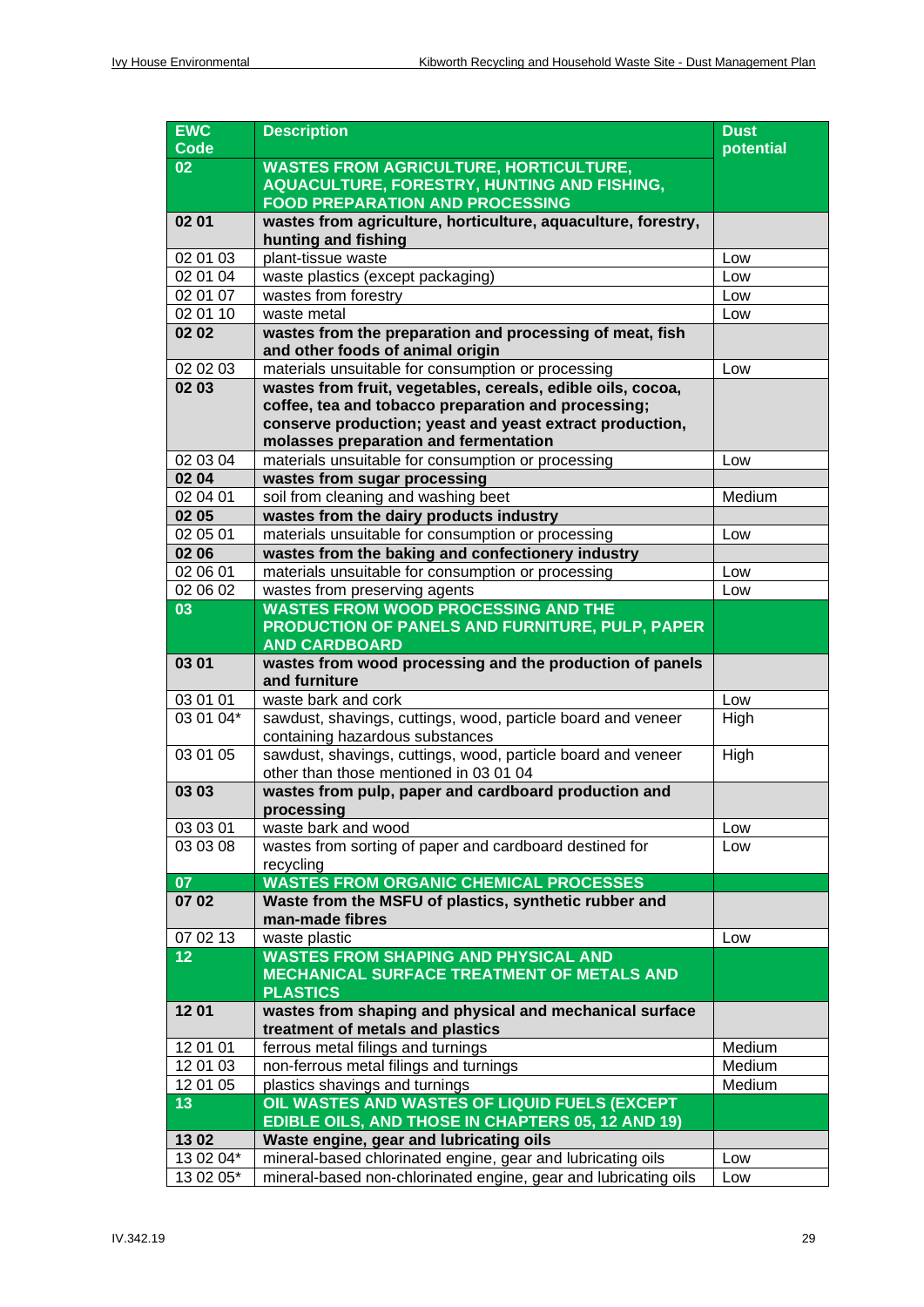| 13 02 06*       | synthetic engine, gear and lubricating oils                                           | Low |
|-----------------|---------------------------------------------------------------------------------------|-----|
| 13 02 07*       | readily biodegradable engine, gear and lubricating oils                               | Low |
| 15              | <b>WASTE PACKAGING; ABSORBENTS, WIPING CLOTHS,</b>                                    |     |
|                 | FILTER MATERIALS AND PROTECTIVE CLOTHING NOT                                          |     |
|                 | <b>OTHERWISE SPECIFIED</b>                                                            |     |
| 1501            | packaging (including separately collected municipal                                   |     |
|                 | packaging waste)                                                                      |     |
| 15 01 01        | paper and cardboard packaging                                                         | Low |
| 15 01 02        | plastic packaging                                                                     | Low |
| 15 01 03        | wooden packaging                                                                      | Low |
| 15 01 04        | metallic packaging                                                                    | Low |
| 15 01 05        | composite packaging                                                                   | Low |
| 15 01 06        | mixed packaging                                                                       | Low |
| 15 01 07        | glass packaging                                                                       | Low |
| 15 01 09        | textile packaging                                                                     | Low |
| 1502            | absorbents, filter materials, wiping cloths and protecting<br>clothing                |     |
| 15 02 03        | absorbents, filter materials, wiping cloths and protective clothing                   | Low |
|                 | other than those mentioned in 15 02 02                                                |     |
| 16              | <b>WASTES NOT OTHERWISE SPECIFIED IN THE LIST</b>                                     |     |
| 1601            | end-of-life vehicles from different means of transport                                |     |
|                 | [including off-road machinery] and wastes from dismantling                            |     |
|                 | of end-of-life vehicles and vehicle maintenance (except                               |     |
|                 | 13,14, 16 06 and 16 08)                                                               |     |
| 16 01 03        | end-of-life tyres                                                                     | Low |
| 1602            | wastes from electrical and electronic equipment                                       |     |
| 16 02 11*       | discarded equipment containing chlorofluorocarbons, HCFC,<br><b>HFC</b>               | Low |
| 16 02 14        | discarded equipment other than those mentioned in 16 02 09 to<br>16 02 13             | Low |
| 16 02 16        | components removed from discarded equipment other than<br>those mentioned in 16 02 15 | Low |
| 16 05           | gases in pressure containers and discarded chemicals                                  |     |
| 16 05 04*       | gases in pressure containers (including halons) containing                            | Low |
|                 | hazardous substances                                                                  |     |
| 16 05 05        | gases in pressure containers other than those mentioned in 16<br>05 04                | Low |
| 16 06           | batteries and accumulators                                                            |     |
| 16 06 04        | alkaline batteries (except 16 06 03)                                                  | Low |
| 16 06 05        | other batteries and accumulators                                                      | Low |
| 17 <sub>2</sub> | <b>CONSTRUCTION AND DEMOLITION WASTES (INCLUDING</b>                                  |     |
|                 | <b>EXCAVATED SOIL FROM CONTAMINATED SITES)</b>                                        |     |
| 1701            | concrete, bricks, tiles and ceramics                                                  |     |
| 17 01 01        | concrete                                                                              | Low |
| 17 01 02        | bricks                                                                                | Low |
| 17 01 03        | tiles and ceramics                                                                    | Low |
| 17 01 07        | mixtures of concrete, bricks, tiles and ceramics other than those                     | Low |
|                 | mentioned in 17 01 06                                                                 |     |
| 1702            | wood, glass and plastic                                                               |     |
| 17 02 01        | wood                                                                                  | Low |
| 17 02 02        | glass                                                                                 | Low |
| 17 02 03        | plastic                                                                               | Low |
| 1703            | bituminous mixtures, coal tar and tarred products                                     |     |
| 17 03 02        | bituminous mixtures other than those mentioned in 17 03 01                            | Low |
| 1704            | metals (including their alloys)                                                       | Low |
| 17 04 01        | copper, bronze, brass                                                                 | Low |
| 17 04 02        | aluminium                                                                             | Low |
| 17 04 03        | lead                                                                                  | Low |
| 17 04 04        | zinc                                                                                  | Low |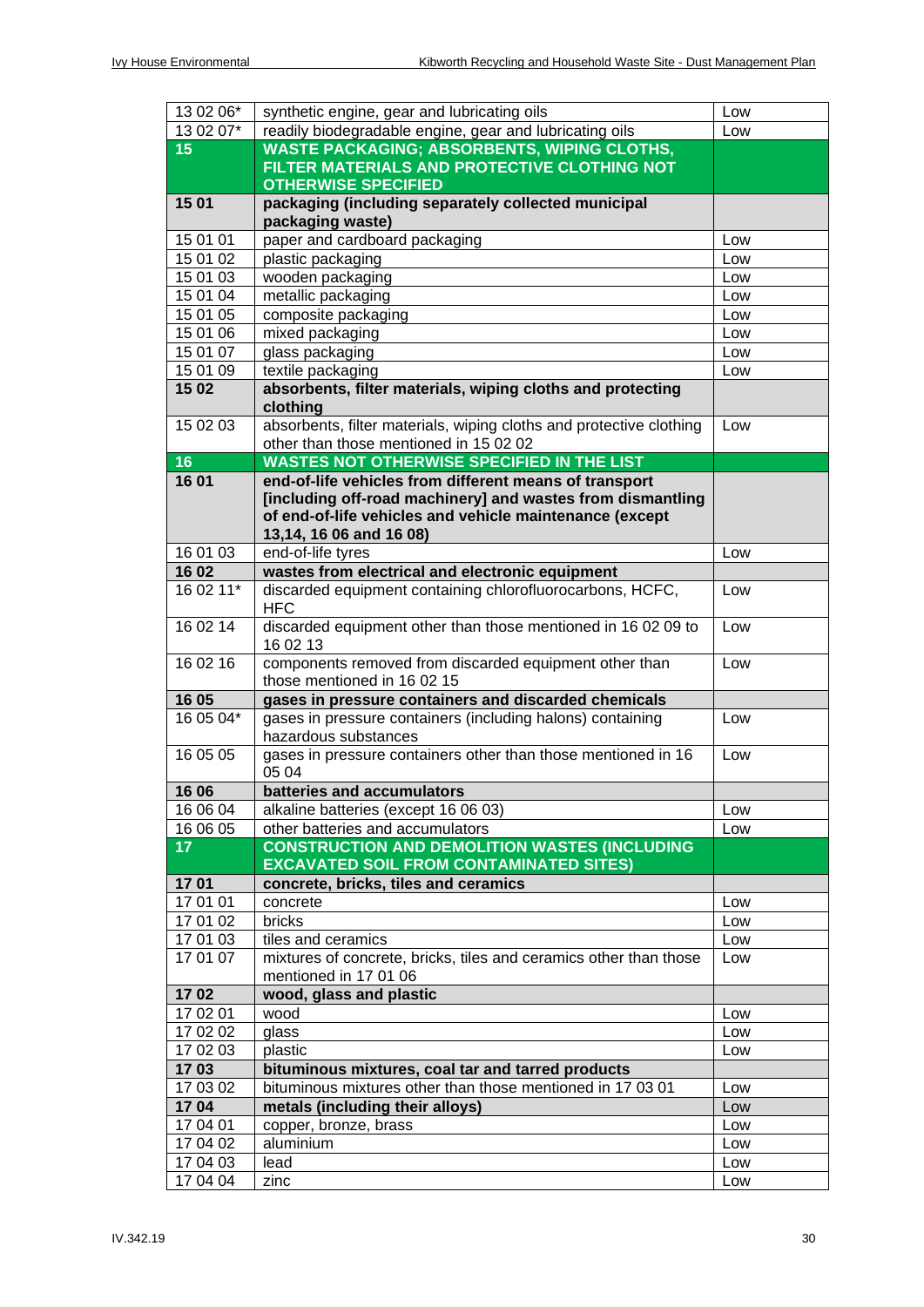| 17 04 05              | iron and steel                                                                                   | Low        |
|-----------------------|--------------------------------------------------------------------------------------------------|------------|
| 17 04 06              | tin                                                                                              | Low        |
| 17 04 07              | mixed metals                                                                                     | Low        |
| 17 04 11              | cables other than those mentioned in 17 04 10                                                    | Low        |
| 1705                  | soil (including excavated soil from contaminated sites),                                         |            |
|                       | stones and dredging spoil                                                                        |            |
| 17 05 04              | soil and stones other than those mentioned in 17 05 03                                           | Medium     |
| 1706                  | insulation materials and asbestos-containing construction                                        |            |
|                       | materials                                                                                        |            |
| 17 06 01*             | insulation materials containing asbestos                                                         | Low        |
| 17 06 04              | insulation materials other than those mentioned in 17 06 01 and                                  | Low        |
|                       | 17 06 03                                                                                         |            |
| 17 06 05*             | construction materials containing asbestos                                                       | Low        |
| 1708                  | gypsum-based construction material                                                               |            |
| 17 08 02              | gypsum-based construction materials other than those                                             | Medium     |
|                       | mentioned in 17 08 01                                                                            |            |
| 1709                  | other construction and demolition waste                                                          |            |
| 17 09 04              | Mixed construction and demolition waste other than those                                         | Medium     |
|                       | mentioned in 17 09 01, 17 09 02 and 17 09 03                                                     |            |
| 19                    | <b>WASTE FROM WASTE MANAGMETN FACILITIES, OFF-SITE</b>                                           |            |
|                       | <b>WASTE WATER TREATMENT PLANTS AND THE</b>                                                      |            |
|                       | PREPARATION OF WATER INTENDED FOR HUMAN                                                          |            |
|                       | <b>CONSUMPTION AND WATER FOR INDUSTRIAL USE</b>                                                  |            |
| 19 12                 | wastes from the mechanical treatment of waste (for                                               |            |
|                       | example sorting, crushing, compacting, pelletising) not                                          |            |
|                       | otherwise specified                                                                              |            |
| 19 12 01              | paper and cardboard                                                                              | Low        |
| 19 12 02              | ferrous metal                                                                                    | Low        |
| 19 12 03              | non-ferrous metal                                                                                | Low        |
| 19 12 04              | plastic and rubber                                                                               | Low        |
| 19 12 05              | glass                                                                                            | Low        |
| 19 12 06*             | wood containing hazardous substances                                                             | Low        |
| 19 12 07              | wood other than those mentioned in 19 12 06                                                      | Low        |
| 19 12 08              | textiles                                                                                         | Low        |
| 191209                | minerals (for example sand, stones)                                                              | Medium     |
| 19 12 10              | combustible waste (refuse derived fuel)                                                          | Medium     |
| 20                    | <b>MANICIPAL WASTES (HOUSEHOLD WASTE AND SIMILAR</b>                                             |            |
|                       | <b>COMMERICAL, INDUSTRIAL AND INSTITUTIONAL</b><br><b>WASTES) INCLUDING SEPERATELY COLLECTED</b> |            |
|                       | <b>FRACTIONS</b>                                                                                 |            |
| 20 01                 | separately collected fractions (except 15 01)                                                    |            |
| 20 01 01              | paper and cardboard                                                                              | Low        |
| 20 01 02              | glass                                                                                            | Low        |
| 20 01 08              | biodegradable kitchen and canteen waste                                                          | Low        |
| 20 01 10              | clothes                                                                                          | Low        |
| 20 01 11              | textiles                                                                                         | Low        |
| 20 01 13*             | solvents                                                                                         | Low        |
| 20 01 14*             | acids                                                                                            | Low        |
| 20 01 15*             | alkalines                                                                                        | Low        |
| 20 01 17*             | photochemicals                                                                                   | Low        |
| 20 01 19*             |                                                                                                  |            |
| 20 01 21*             | pesticides<br>fluorescent tubes and other mercury-containing waste                               | Low<br>Low |
|                       |                                                                                                  |            |
| 20 01 23*<br>20 01 25 | discarded equipment containing chlorofluorocarbons<br>edible oil and fat                         | Low        |
| 20 01 26*             | oil and fat other than those mentioned in 20 01 25                                               | Low        |
| 20 01 27*             | paint, inks, adhesives and resins containing hazardous                                           | Low        |
|                       | substances                                                                                       | Low        |
| 20 01 28              | paint, inks, adhesives and resins other than those mentioned in<br>20 01 27                      | Low        |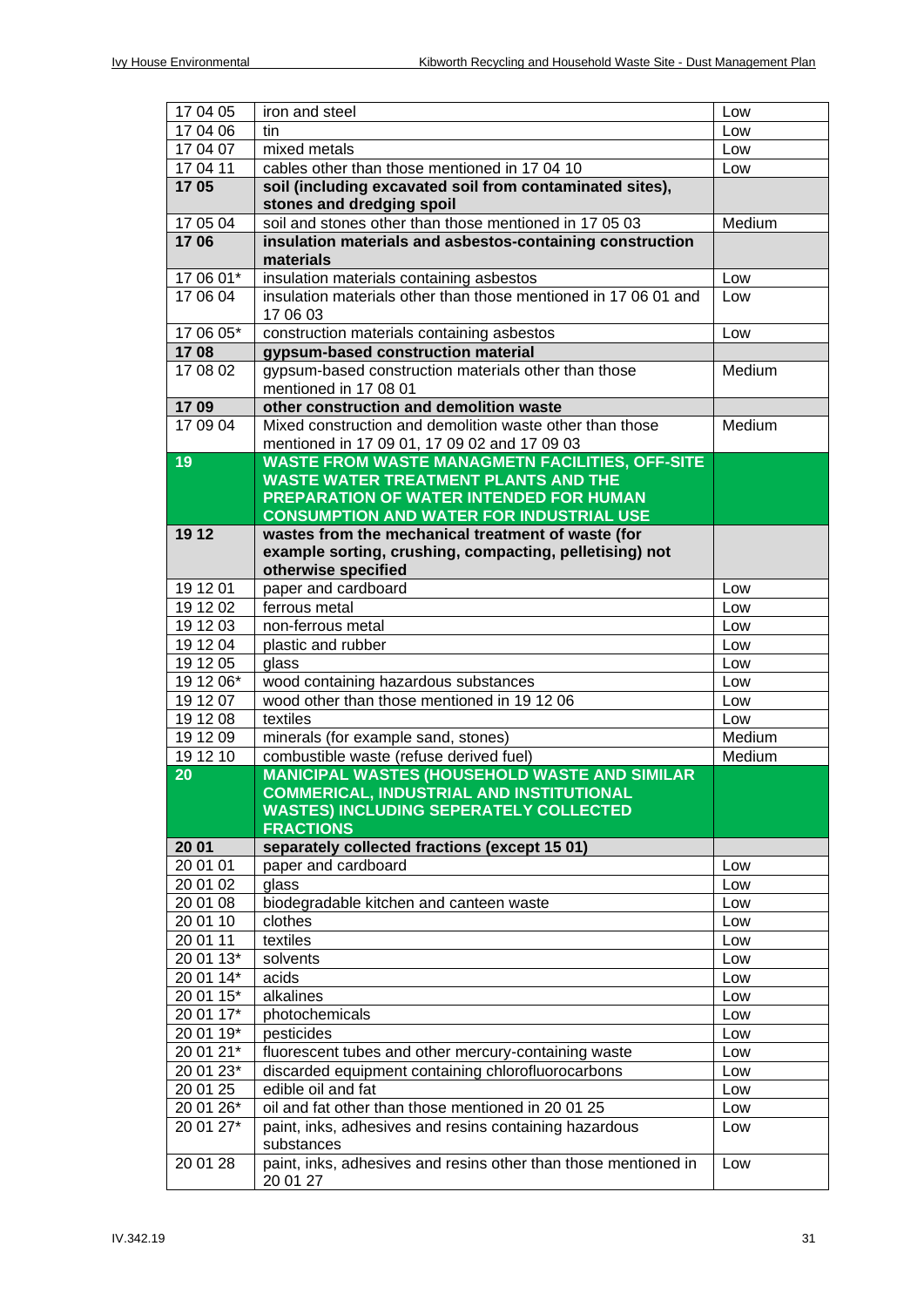| 20 01 29* | detergents containing hazardous substances                      | Low    |
|-----------|-----------------------------------------------------------------|--------|
| 20 01 30  | detergents other than those mentioned in 20 01 29               | Low    |
| 20 01 33* | batteries and accumulators included in 16 06 01, 16 06 02 or 16 | Low    |
|           | 06 03 and unsorted batteries and accumulators containing these  |        |
|           | batteries                                                       |        |
| 20 01 34  | batteries and accumulators other than those mentioned in 20 01  | Low    |
|           | 33                                                              |        |
| 20 01 35* | discarded electrical and electronic equipment other than those  | Low    |
|           | mentioned in 20 01 21 and 20 01 23 containing hazardous         |        |
|           | components                                                      |        |
| 20 01 36  | discarded electrical and electronic equipment other than those  | Low    |
|           | mentioned in 20 01 21, 20 01 23 and 20 01 35                    |        |
| 20 01 37* | wood containing hazardous substances                            | Low    |
| 20 01 38  | wood other than those mentioned in 20 01 37                     | Low    |
| 20 01 39  | plastics                                                        | Low    |
| 20 01 40  | metals                                                          | Low    |
| 20 01 41  | wastes from chimney sweeping                                    | High   |
| 20 02     | garden and park wastes (including cemetery waste)               |        |
| 20 02 01  | biodegradable waste                                             | Low    |
| 20 02 02  | soil and stones                                                 | Medium |
| 20 02 03  | other non-biodegradable wastes                                  | Medium |
| 20 03     | other municipal wastes                                          |        |
| 20 03 01  | mixed municipal waste                                           | Medium |
| 20 03 02  | waste from markets                                              | Low    |
| 20 03 03  | street-cleaning residues                                        | Medium |
| 20 03 07  | bulky waste                                                     | Low    |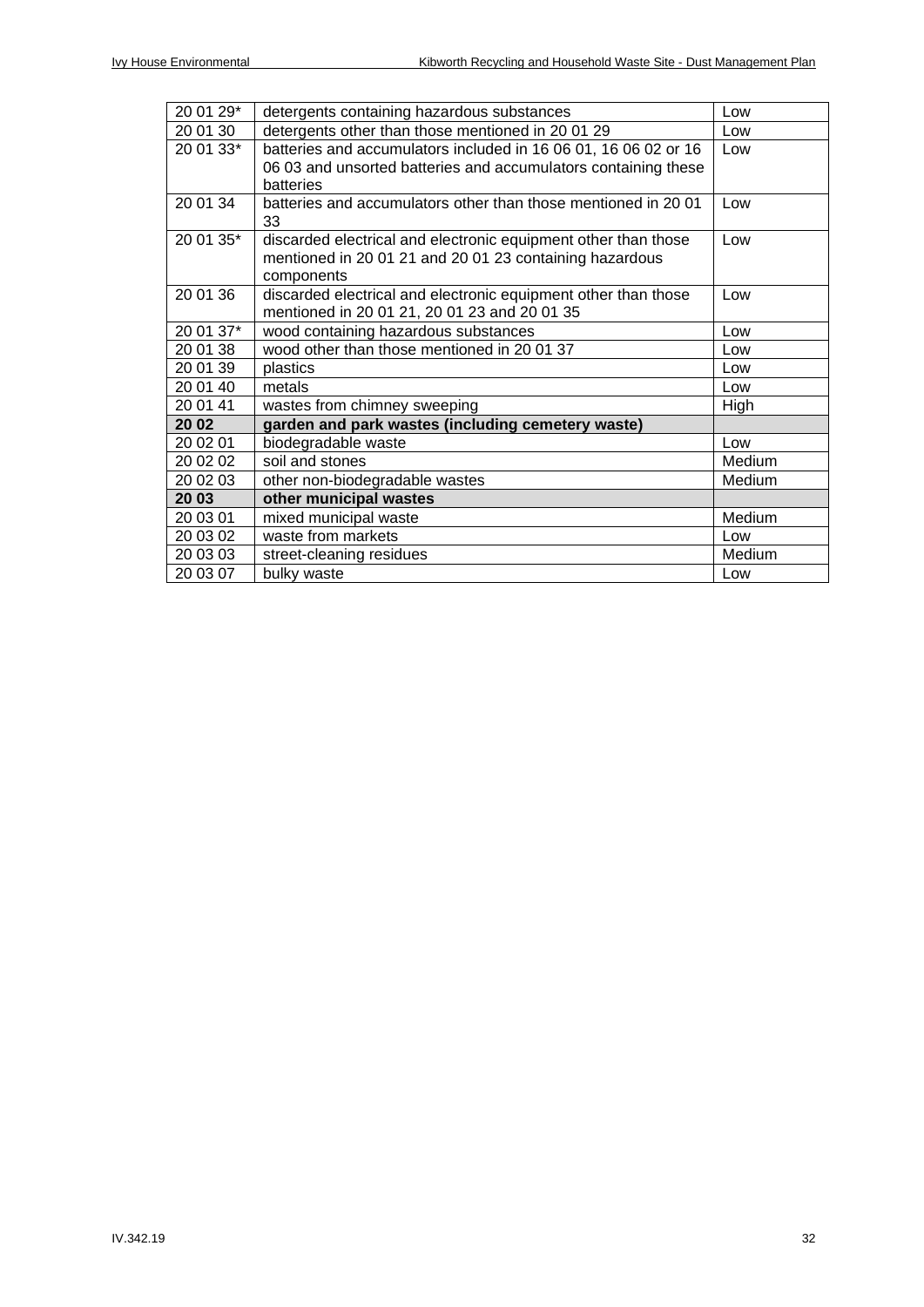## **Appendix D – Site Conditions Log**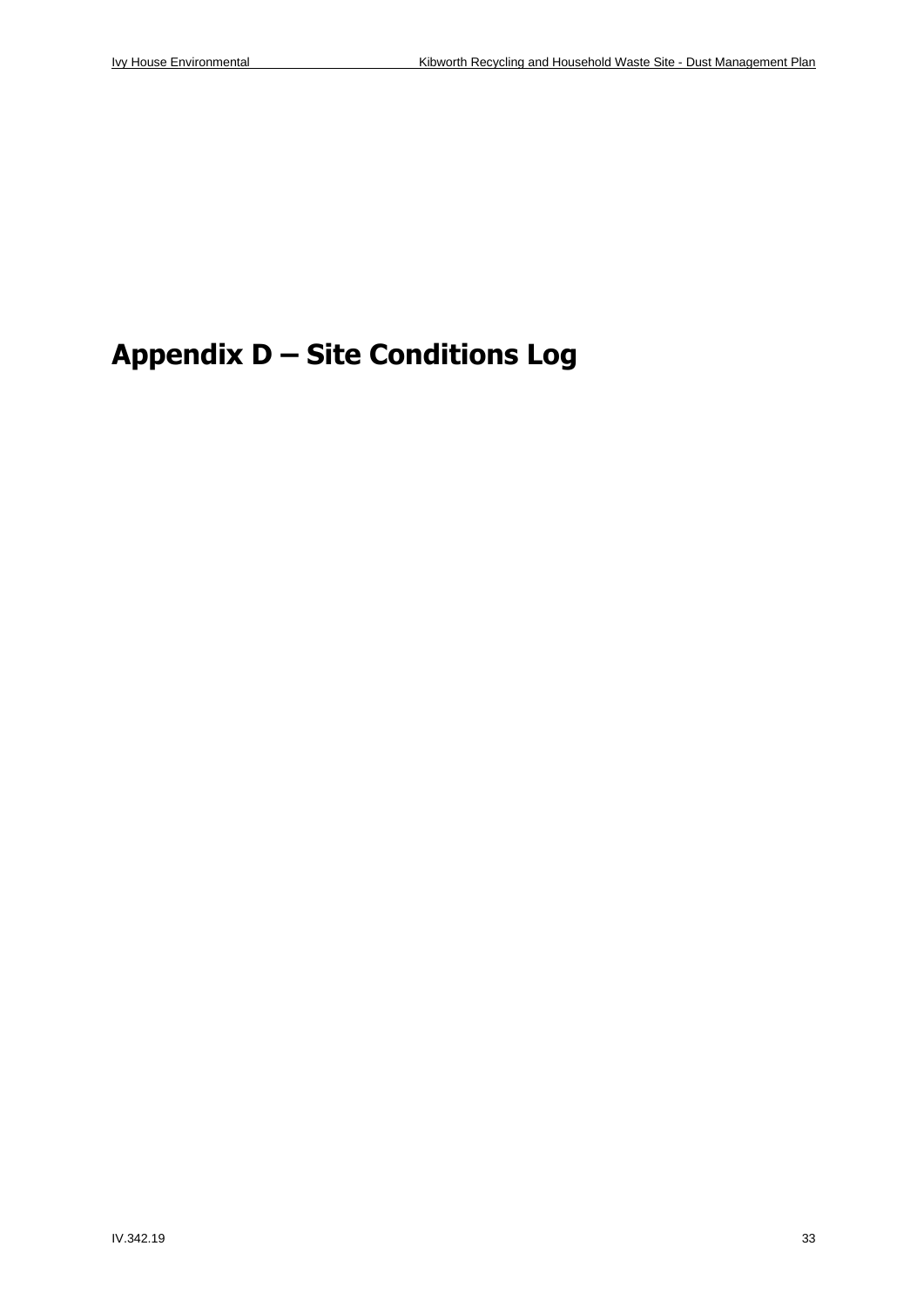## **Kibworth Recycling and Household Waste Site**

### **Site Condition Log**

**Date:**

**Name:**

**Observations:**

**Actions:**

**Signature:**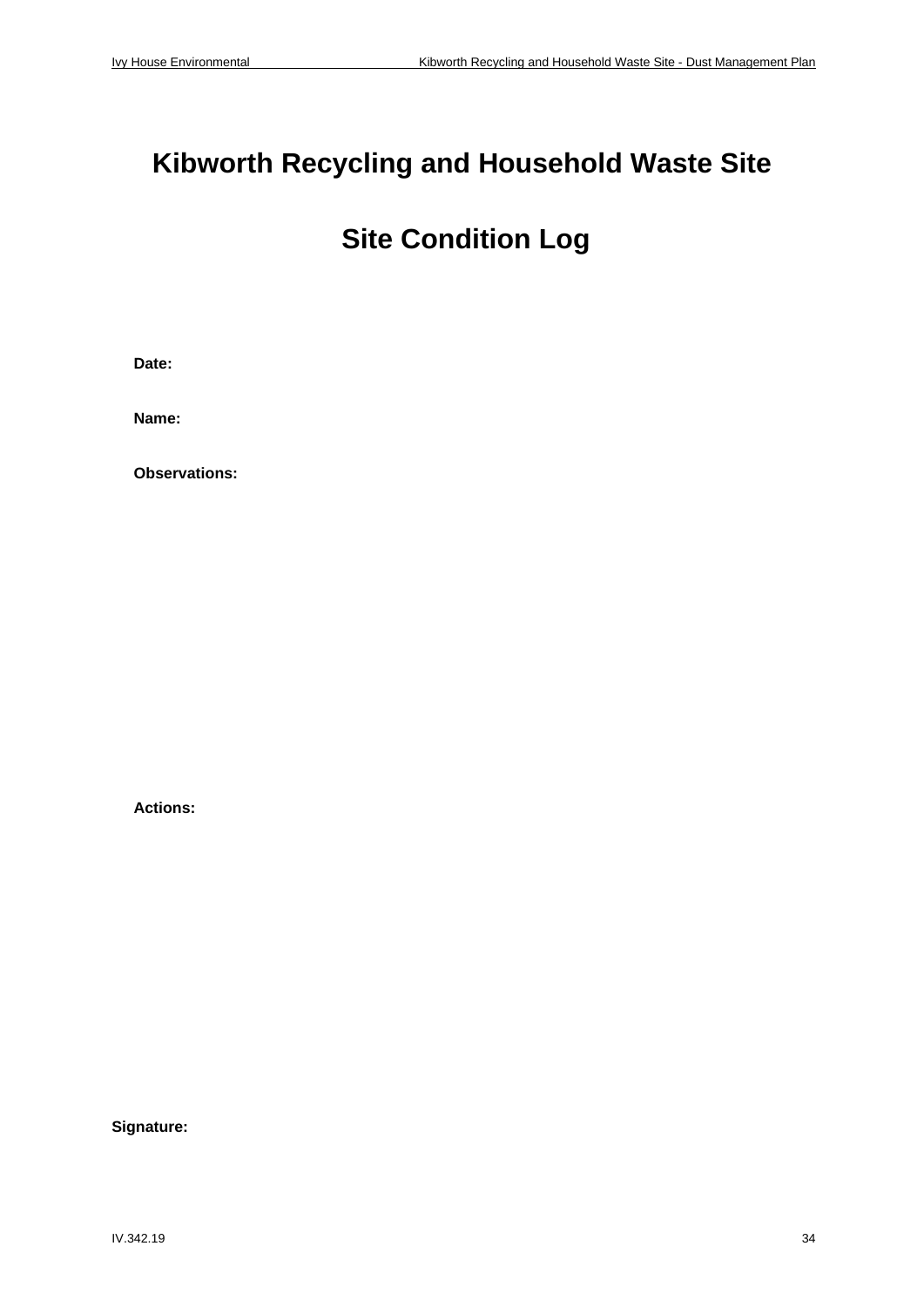## **Appendix E – Receptor map**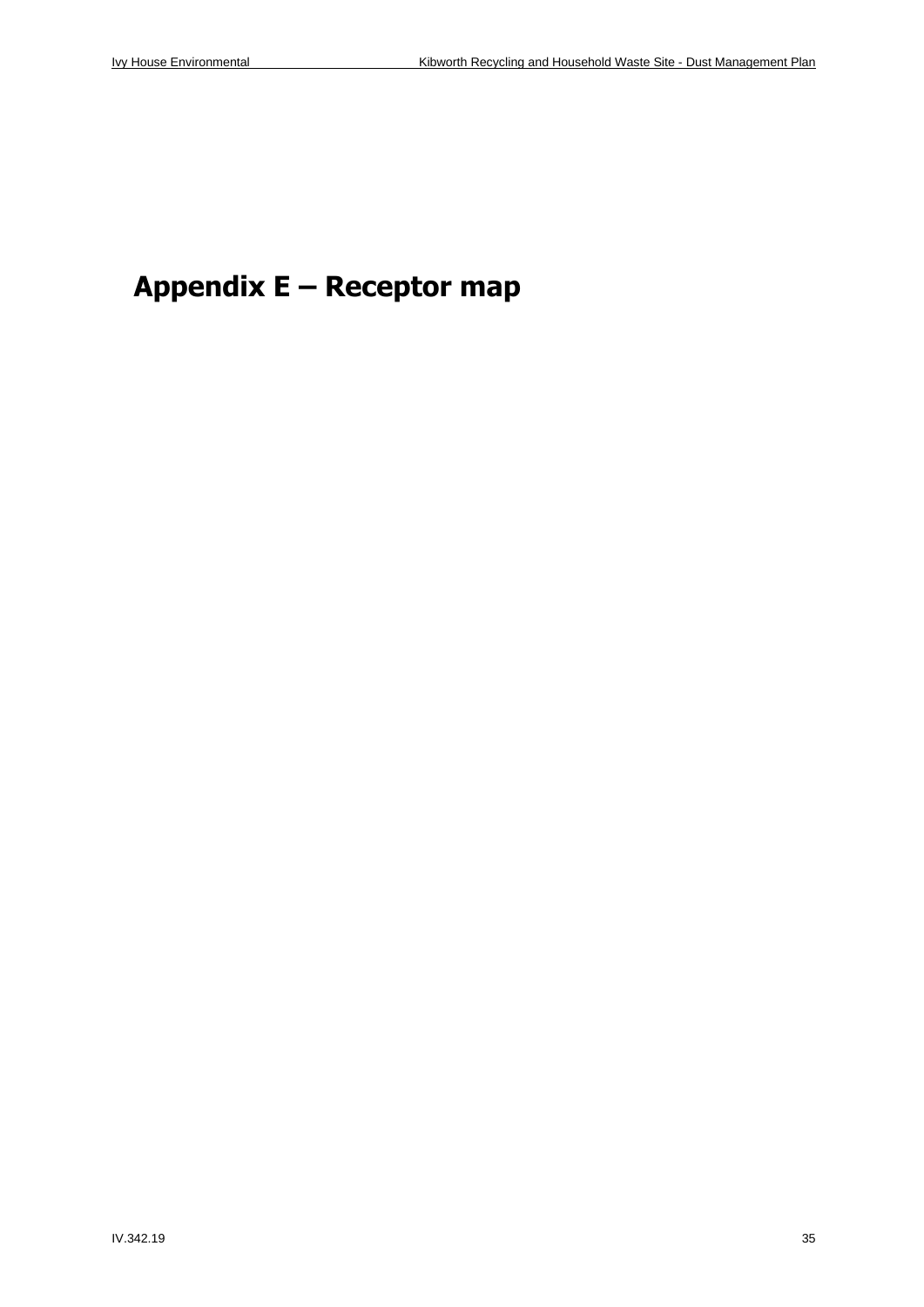